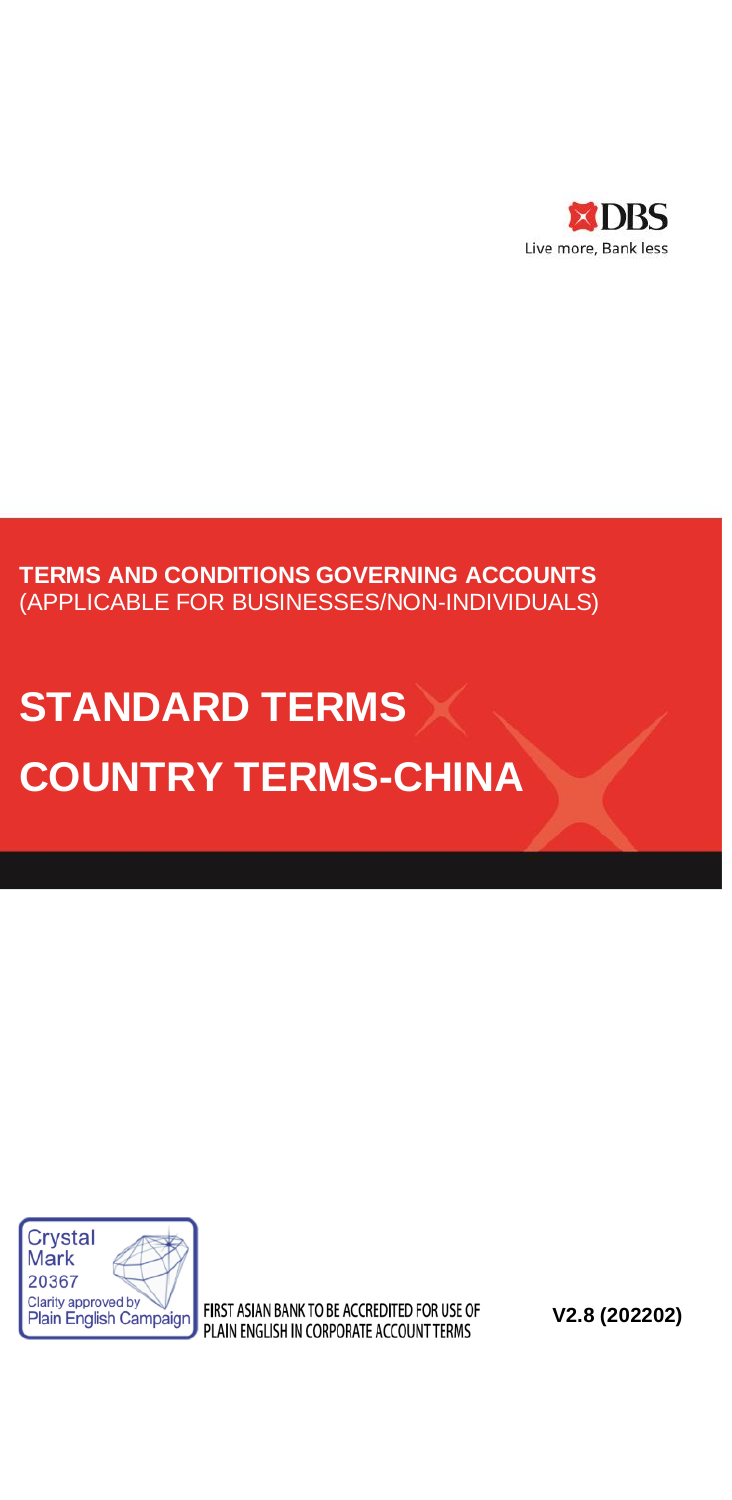# **1 Introduction**

- 1.1 By having any **account** with us or by using any of our services, you agree to these **standard terms**, any **supplementary terms** that apply and any other terms which we may tell you about which apply to our products or services. These **standard terms**, together with the **supplementary terms** that apply, replace all previous standard terms and conditions which may have applied to your **account** and our services.
- 1.2 If there is any difference in the terms which apply to our specific products and services, our **supplementary terms** and our **standard terms**, the terms which apply to specific products or services will take priority, followed by the **supplementary terms** and lastly the **standard terms**.

# **2 Definitions**

- 2.1 In these **standard terms**, the following words have the following meanings.
	- (a) **Account** means each account you open with us.
	- (b) **Agreement** means these **standard terms**, the relevant **supplementary terms** and any other specific terms and conditions agreed between us which apply to your **account** or any products or services you can access through your **account** or which are linked to your **account**.
	- (c) **Business day** means any day (other than a Saturday or Sunday) we and, if another jurisdiction (country, state, territory or region) or another currency is involved, banks in the main financial centre of that jurisdiction, are open for general banking business.
	- (d) **Encumbrance** means any mortgage, charge (whether fixed or floating), pledge, lien or other security interest of any kind or any other agreement or arrangement having a similar effect.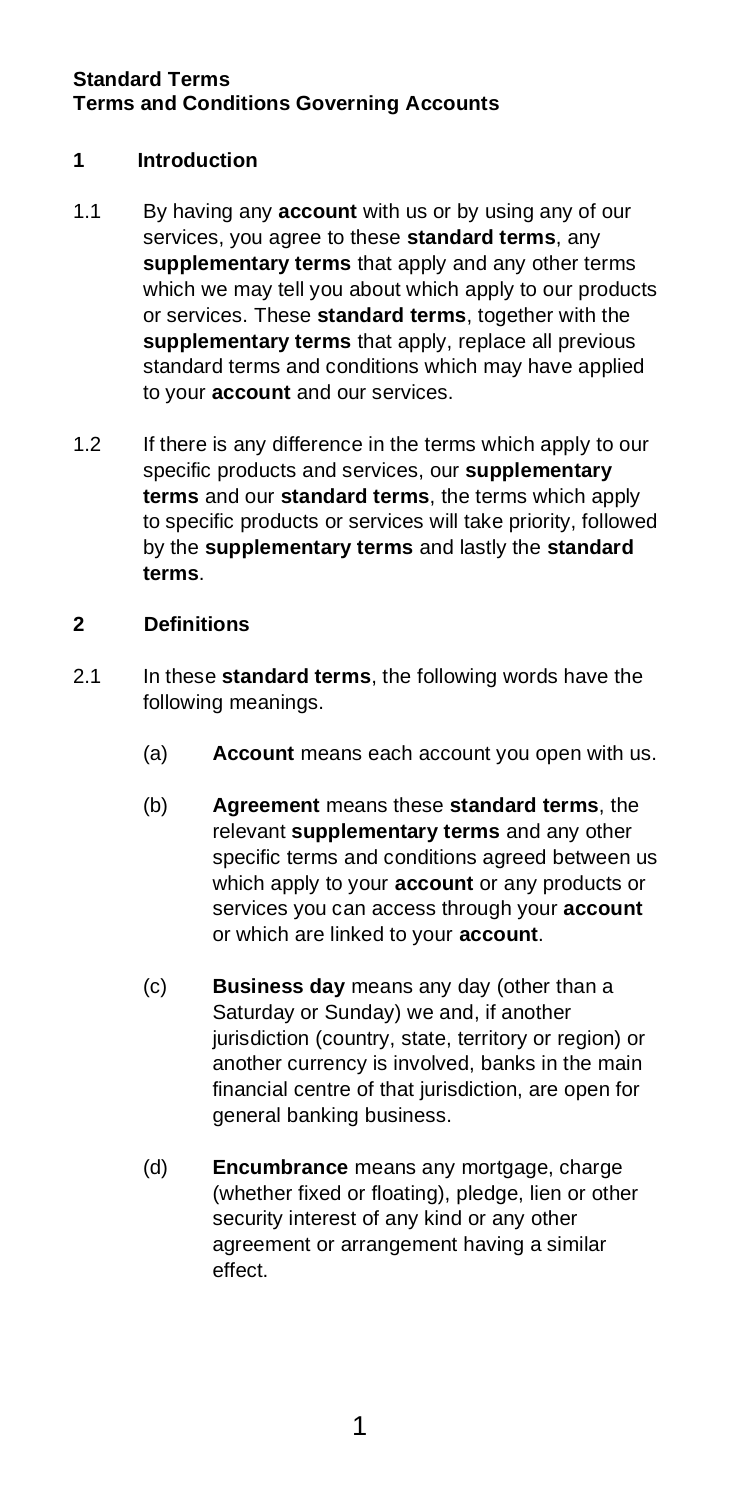- (e) **Supplementary terms** means the terms and conditions for that specific jurisdiction where you open your **account** which amend these **standard terms** or are added to them.
- (f) **Electronic services** includes any electronic service we offer to use with your **account**.
- (g) **Our members** means DBS Bank Ltd and its branches, parent company, representative offices, agencies, subsidiaries and affiliates (including any branches or representative offices of any subsidiary or affiliate).
- (h) **Standard terms** means these corporate account standard terms.
- 2.2 In these **standard terms** the following also apply.
	- (a) When we refer to a 'person', we also mean that person's executors, personal representatives and anyone authorised to take over their legal rights. 'Person' also includes an individual, a partnership, a corporate organisation, an unincorporated association, a government, a state, an agency of state and a trust.
	- (b) 'Including' means' including without any limitations'.
	- (c) A 'regulation' includes any regulation, rule, official directive, request, code of practice or guideline (whether or not having the force of law) of any government organisation, agency, department, taxing authority or other authority or organisation in any jurisdiction.
	- (d) Whenever we refer to a law or regulation, we mean any amendments to it and related legislation.
	- (e) Any agreement includes any amendment, supplement, or replacement to that agreement.
	- (f) 'We', 'us' and 'our' means any of **our members** where you open your **account** and where it is maintained, or which provide you with a service.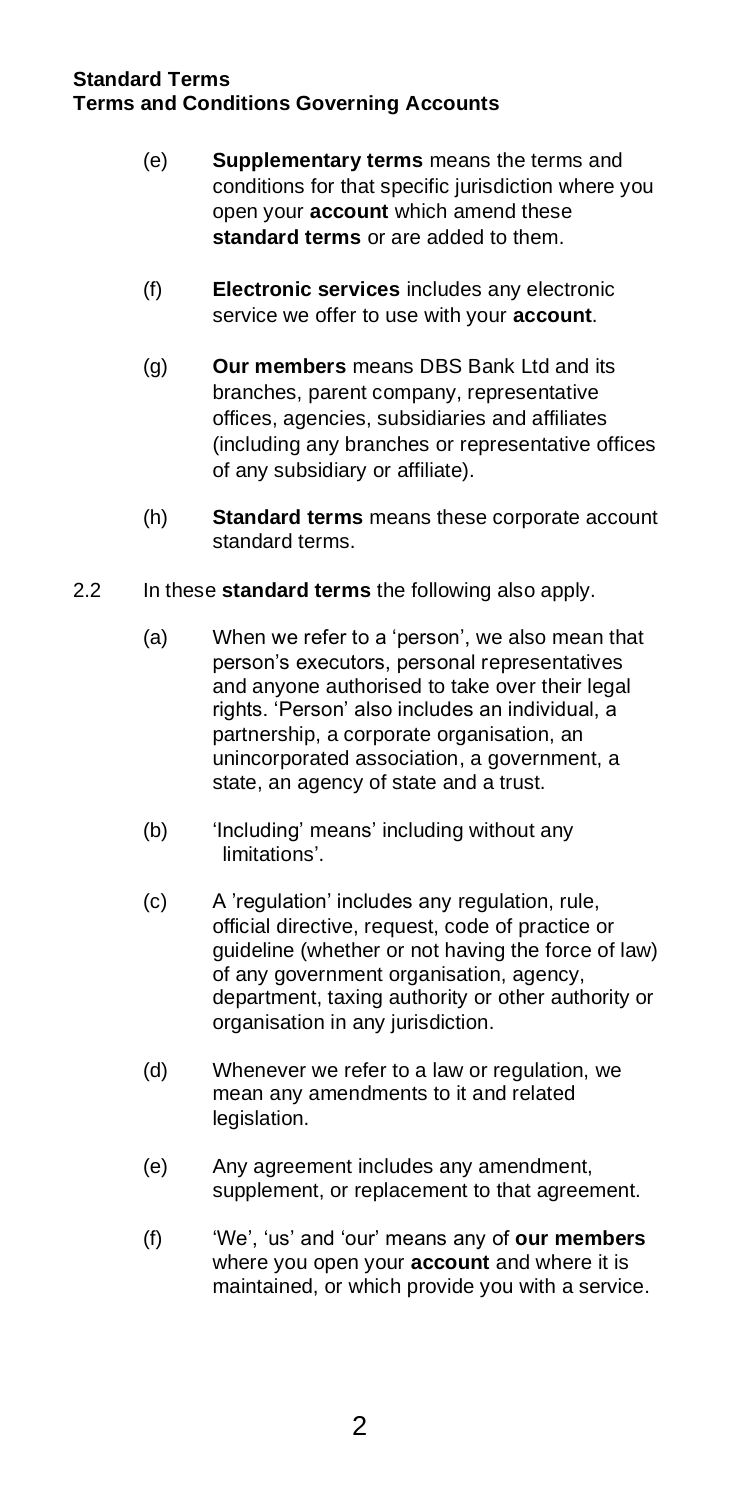(g) 'You' or 'your' means the **account** holder or the person we have agreed to provide a service to.

## **3 Opening and managing your account**

- 3.1 Requirements. For any **account** you open with us or service we provide to you, we may set limits on how much you need to have in your **account** when it is opened, credit balances, amounts on which we will pay interest and types of currencies that we may accept, as well as our charges, commission and usual interest rates and any other requirement we may tell you about. We may decide to change your **account** number if we have to do so in connection with our business, or if you change the constitution of your business. However, we will tell you before we do this.
- 3.2 Information. You must give us all documents, information and authorisation we reasonably need to open and maintain your **account**. This includes for the purposes of us meeting 'know your customer', anti-money-laundering and anti-financing-terrorism requirements and any other laws and regulations which we need or agree to keep to. You must tell us promptly, in writing, of any change in any documents, information or authorisation given to us, and give us supporting documents and evidence of any change.
- 3.3 Authorised signatories. You must give us your mandate for operating your **account** and tell us promptly, in writing, of any change in your mandate. If your **account** is operated by your authorised signatories (people you have given permission to operate the **account**), you must give us their names and specimen signatures and tell us promptly, in writing, if there is any change to them. We will tell you if we cannot accept any authorised signatory due to our policies or any law or regulation which we need to keep to or agree to keep to.
- 3.4 Changing the authorised signatories. We will act on anyinstruction which we in good faith believe has come from your authorised signatories we have in our records. This will apply until we have received notice from you, in writing, that there has been a change to your authorised signatories and we have had a reasonable time (at least seven **business days** from receiving your notice), to change our records, after which we will act on instructions from the new authorised signatories.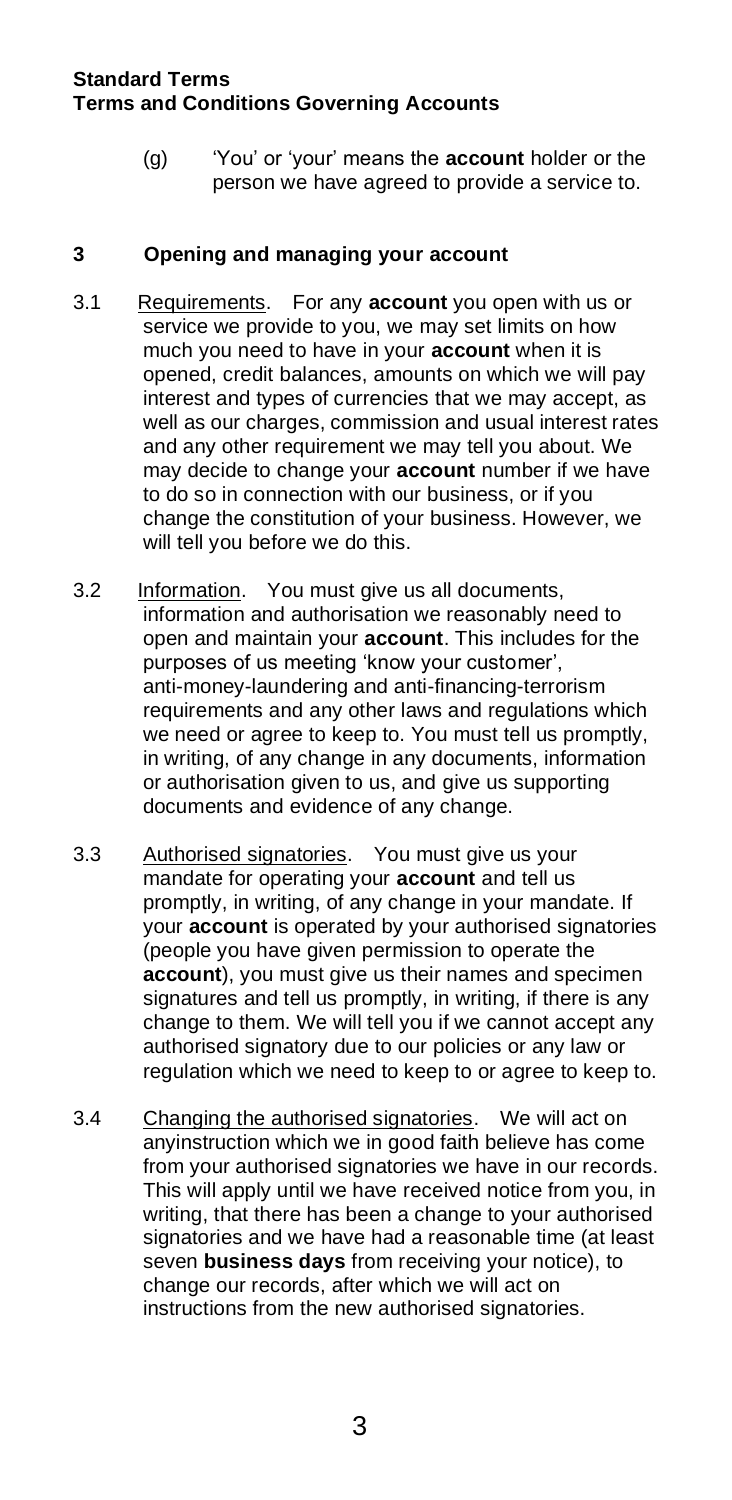- 3.5 Encumbrances. You may not create or permit to arise or subsist any Encumbrance on your account without our prior written consent. If we exercise our sole discretion to grant such consent to you, we have the right to impose any additional terms and conditions on your account as we deem appropriate.
- 3.6 Account 'in trust'. If you open an **account** in your name 'in trust' or 'as nominee' or in some other similar role, or as a capital markets services licence holder (or the equivalent) holding segregated clients' accounts, the following will apply.
	- (a) We will not recognise any person (other than you as the **account** holder) as having any interest in your **account**.
	- (b) We will accept requests to pay money into and take money out of your **account**, and other instructions relating to your **account**, from you or your authorised signatories only.
	- (c) It is your responsibility to manage this **account** for the benefit of your beneficiaries, and we have no responsibility to monitor this.
- 3.7 Partnership **account**. If you open an **account** as a partnership, it is your responsibility to tell us promptly, in writing, about any change in the constitution of the partnership, for example, as a result of the death of any partner, being made bankrupt, retiring, or for any other reason. We may treat the remaining partners or the new partners (or both) as having full authority to manage your **account** as if there had been no change in the partnership. This applies unless we receive notice otherwise, in writing, from one of the remaining partners, the executors or legal personal representatives or trustees of any partner who has died, or the 'trustee in bankruptcy', liquidator or similar officer of any partner who has been made bankrupt or is insolvent.

# **4 Payments in and out of your account**

4.1 Payments into your **account**. You may pay money into your **account** in currencies we accept and in any way we accept or agree to. We may charge you for certain methods of paying in money at rates we will tell you about. We will only accept payments into your **account** made in foreign currencies on a **business day**. The date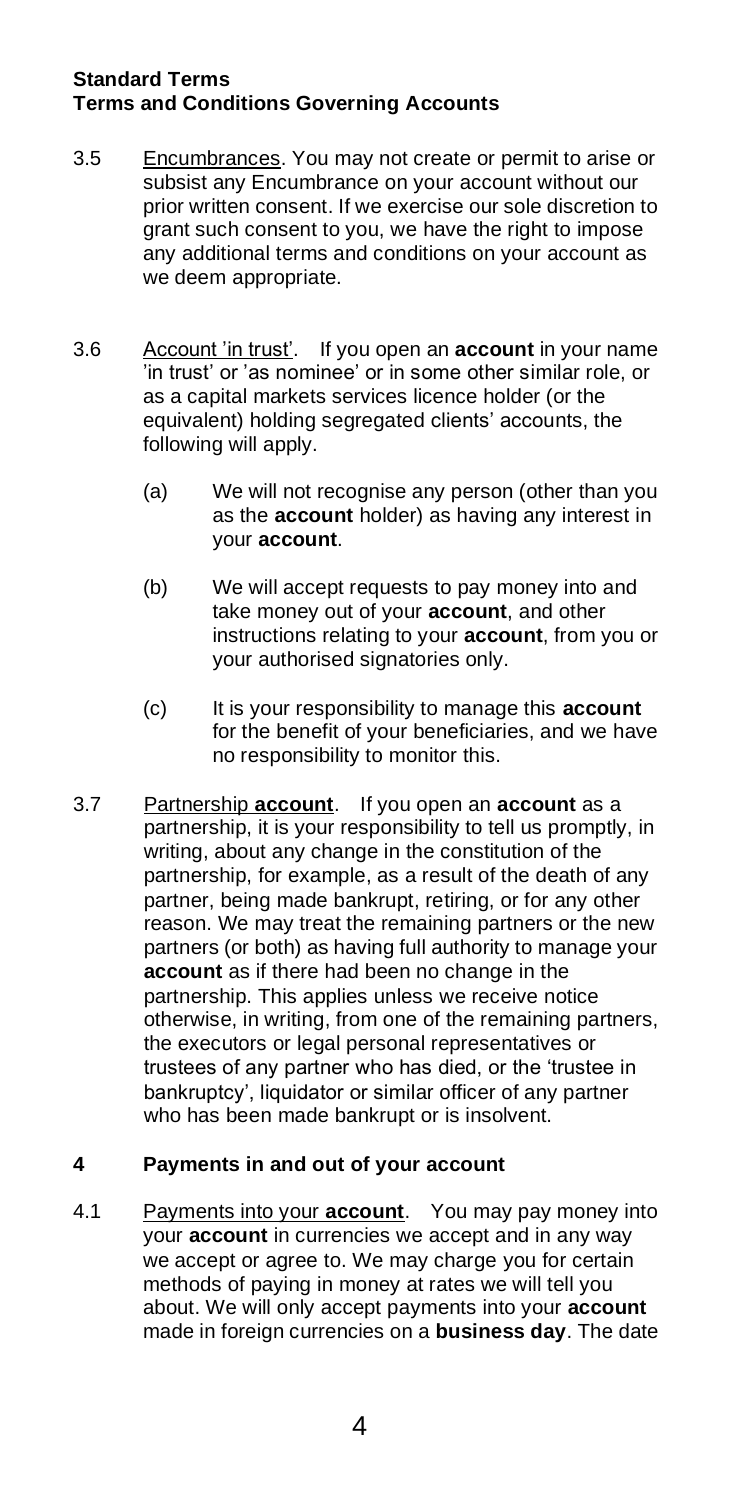the money is received as payment into your **account** will depend on current market practice or as we decide in line with our normal banking practice.

- 4.2 Receiving funds. If payment into your **account** is made by any method which needs clearing and settlement (for example, cheques), or through domestic or international transfer of funds, we do not have to credit your **account** before we actually receive the funds. If we credit your **account** before receiving the funds, this will be on the condition that we receive the funds, and we will deduct the money from your **account** if we do not receive the funds.
- 4.3 Fixed or time deposits. For money you have put into a 'fixed' or 'time' deposit which is not set up to automatically renew, you need to tell us what to do with the money on or before the maturity date. (If you make, for example, a three-month fixed deposit, the maturity date would be three months from when you make the deposit.) If we do not hear from you, we may put your money, and any interest it has earned, back on deposit (redeposit it) for the same term as the original fixed or time deposit, using the interest rate which applies to your deposit at the time (or any other rate as we may decide). For fixed or time deposits which are set up to renew automatically, we will automatically redeposit the amount, and any interest it has earned, when it reaches the maturity date. This will be redeposited for the same term and at the interest rate which applies to your deposit at the time (or any other rate as we may decide), unless you tell us otherwise at least two **business days** before the maturity date.

## 4.4 Withdrawals.

You agree to the following.

(a) You must keep enough funds in your **account** to cover all payments and withdrawals and make sure these funds are readily available. If payments cannot be made from your **account** because there are not enough funds in the **account**, we may charge you a fee for the unsuccessful payment. If your **account** does not have enough funds and we decide to allow a payment from your **account** or for your **account** to go overdrawn, you must pay all overdrawn amounts immediately, together with any interest and any other charges at our then current rates.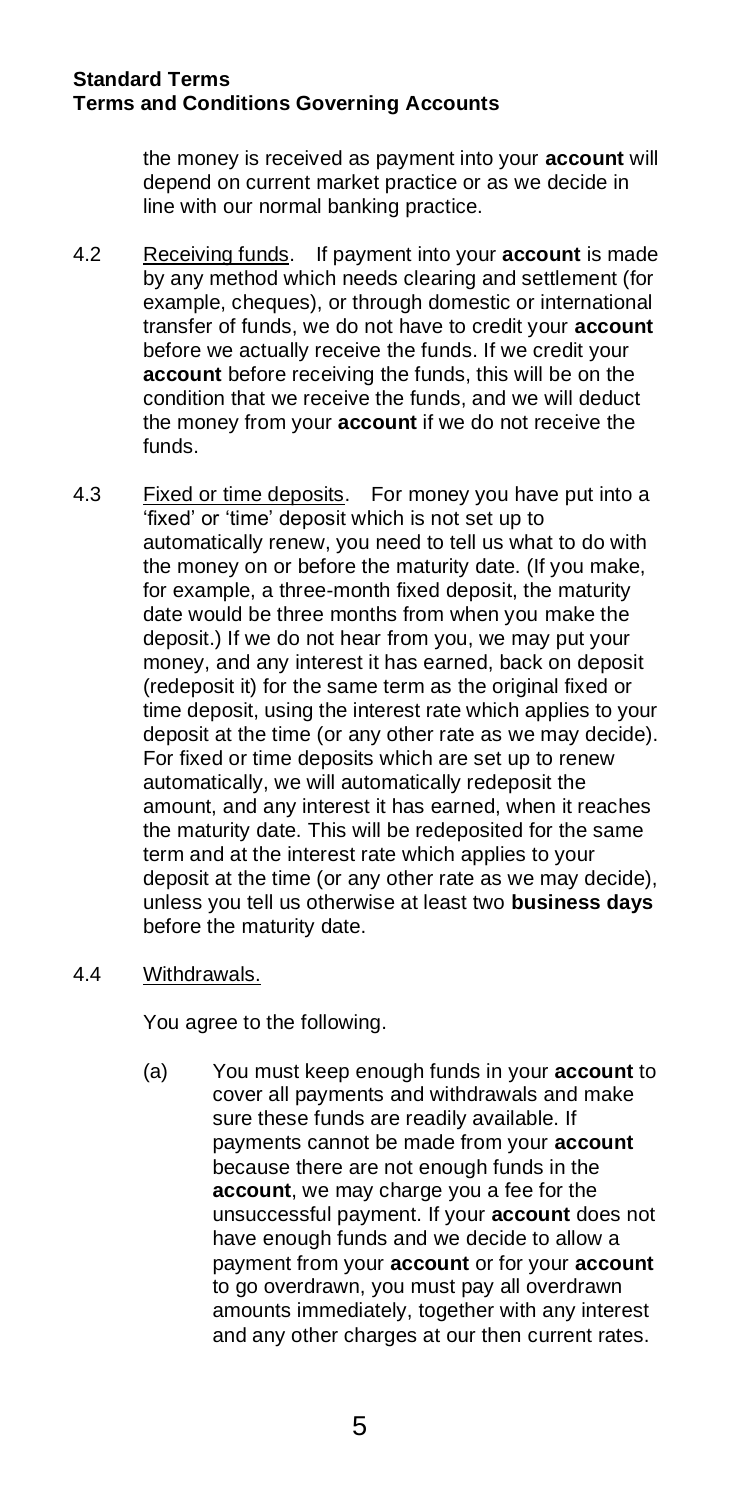- (b) You can withdraw money from your **account** in any way which we accept or agree to. If you ask, we may (but do not have to) allow you to withdraw funds in a different currency from the currency in which your **account** is held. If we do this, our rate of exchange at the time you withdraw the money will apply. If you want to withdraw a substantial amount of cash in a specific currency, this will depend on the cash in that specific currency we have available. You may have to give us notice beforehand.
- (c) We may allow you to end or withdraw a fixed or time deposit early, but you would have to pay the charges and costs agreed in the **supplementary terms** or as we decide.
- (d) We may not allow you to withdraw money from your **account**, and may not carry out any transaction or any matter relating to your **account** if:
	- (i) we are not able to confirm your identity, or that of your authorised signatory to our satisfaction;
	- (ii) we, acting reasonably, believe the request or instruction is not genuine, clear or complete;
	- (iii) we believe that the signature is different from the specimen signature of the authorised signatory you gave us or the instruction is not signed in line with the mandate you gave us;
	- (iv) funds in your **account** have been earmarked (set aside) for any reason, resulting in there being not enough funds to meet your request or instruction;
	- (v) your **account** is closed or suspended; or
	- (vi) we have to keep to any regulatory, legal, court or statutory requirement, request or order which relates to the following.
		- If we are told not to make the payment or allow the withdrawal.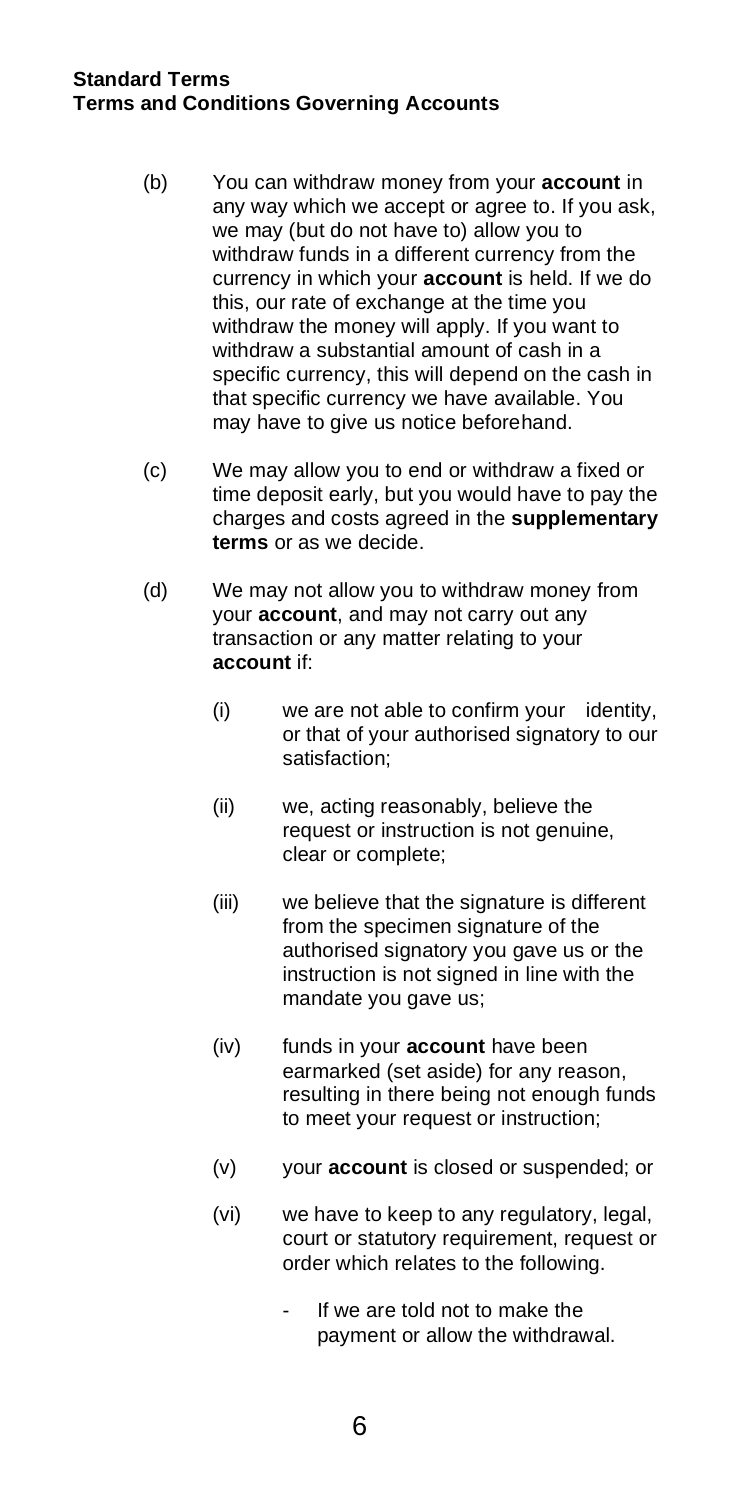- If we have to pay any government body (or agency).
- If we have to freeze your **account**.
- If we are prevented from processing your request or **instruction**
- 4.5 Transferring funds. We may accept an instruction to transfer funds between your **account** and any other account belonging to you or any other person which is maintained with us or any other financial institution if we have the necessary arrangements in place. We will try to process your request to transfer funds on the day we receive your instruction or as soon as we can on the next **business day** or within the time provided in the **supplementary terms**. You are responsible for making sure you give us the correct information (including details of the person you want to transfer the funds to) so that the transfer is successful. We do not have to check any information you give us in your instruction. We may set limits on transferring funds (for example, on the amount to be transferred or on how often you use the service).
- 4.6 Place of payments. We will only pay money which you have in your **account** from **our member** where you hold your **account** or from any of that member's branches in the same jurisdiction where you hold your **account.** We will not pay it from any of **our members** or their branches in any other jurisdiction.

# **5 Interest, fees and charges**

5.1 Interest payments. We will pay interest on the daily cleared and available credit balances of the funds in your interest earning **account** or **accounts**. This will be at the current interest rate that applies to the **account** at that time or at a rate you and we agree. We will not pay you interest on any unclaimed balance in a closed or suspended **account** or an **account** which we have listed as dormant. We may consider an **account** to be dormant if we consider that there has been no transaction made by you or no activity on the **account** has been carried out for a certain period of time. If you close an **account** that we have agreed to pay interest on, we will pay interest up to (but not including) the date you closed the **account**.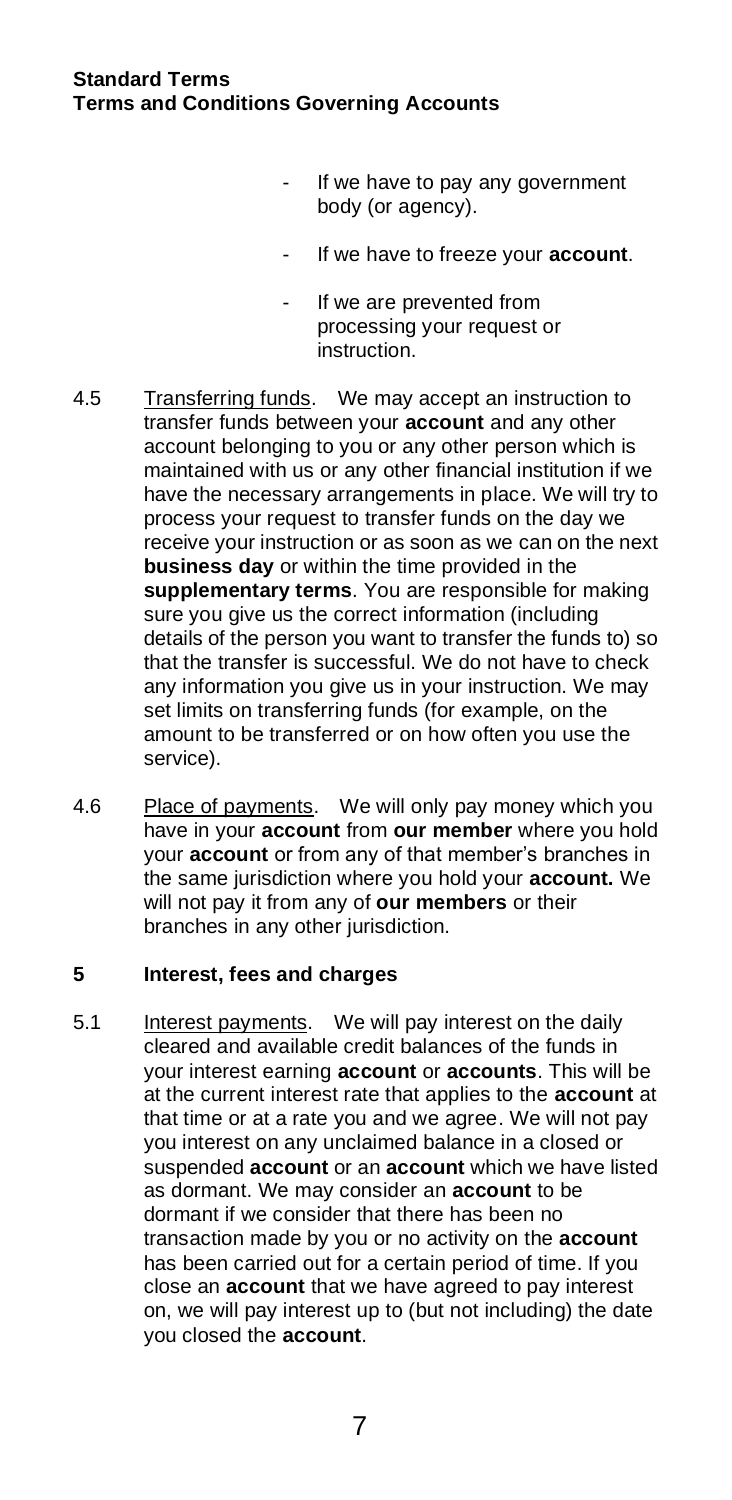5.2 Charges, fees, costs, and so on. You must pay all fees, charges (including foreign-exchange commission or charges), costs, expenses and commissions in relation to your **account** and our services at the rates which apply at that time or as you and we agree. If, in the case of electronic payments, if it is not clear who should pay the charges, you will pay our charges and whoever receives the payment will have to pay the agent bank's charges.

## **6 Account statements**

6.1 Account statements. In line with our normal banking practice, we will send you account statements through the post or our **electronic services** or by any other method we have agreed with you. You must tell us in writing if you do not receive an account statement within seven days of when you usually receive it. If you do not tell us, we will treat you as having received it. If you tell us about or we become aware of any incorrect or missing entry, information or amount in the account statement, we will correct the error and tell you promptly.

# **7 Our responsibilities**

- 7.1 Care and skill. When providing you with any service in relation to your **account**, we will act with reasonable care and skill in line with the standards and practices of the banking industry and this **agreement**. We will decide the date that a transaction is recognised in line with the standards and practices of the banking industry.
- 7.2 Agents and so on. In providing our services to you, we may use any system for communication, clearing, settlement or payment, intermediary or correspondent bank, agent or other person or organisation. We will act in line with any rules and regulations of any system for clearing, settlement or payment, intermediary or correspondent bank that we choose and any international laws, rules and regulations that apply. You acknowledge that we and our correspondent bank also have to act in line with the laws and regulations of various jurisdictions which relate to money laundering, terrorism funding and legislation or rules on sanctions (for example, political measures taken against one or more jurisdictions).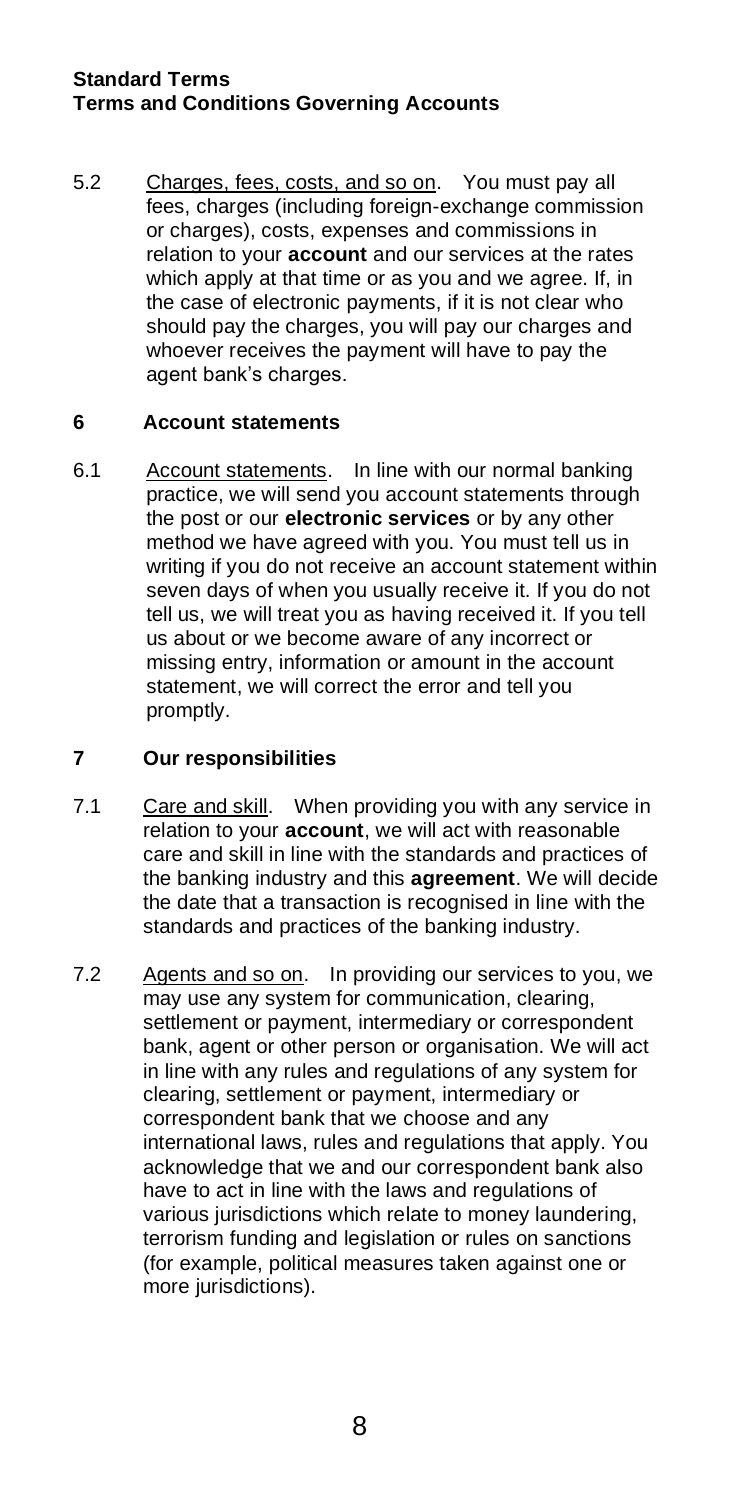7.3 Using other organisations. As far as we are allowed under the laws or regulations that apply, we may pass or subcontract any part of our banking operations to anyone in any jurisdiction. We may also deal with and use the services of any of **our members** when providing our services to you.

# **8 Your responsibilities**

## 8.1 Monitoring your **account**.

It is your responsibility to do the following.

- (a) Monitor the balance of your **account** and promptly tell us in writing of any unauthorised payments or withdrawals from your **account** or of any suspicious matter to do with your **account**.
- (b) Check all account statements (including electronic statements and transaction records), and promptly tell us in writing of any unauthorised or wrong entries (payments in or out) or other inaccuracies. You must do this within 14 days from receiving the statement or, in the case of an electronic statement, within 14 days from the date of the statement. If you do not do this, you have accepted your account statement, electronic statement or transaction record to be correct, final and conclusive.
- (c) Promptly tell us in writing about any change in your postal address, phone number, fax number or email address that we use to communicate with you, or any relevant change to any of your information we have in our records (including your signature, authorised signatory and mandate). You must also send us any documents we need to support this change. We will need at least seven **business days** from receiving this information to change our records, after which the updated change will apply.
- (d) Take reasonable care and precautions and have adequate internal-control procedures and security arrangements to prevent fraud, forgery or other unauthorised use of cheques, payment instructions, withdrawal requests and so on in relation to your **account** or service.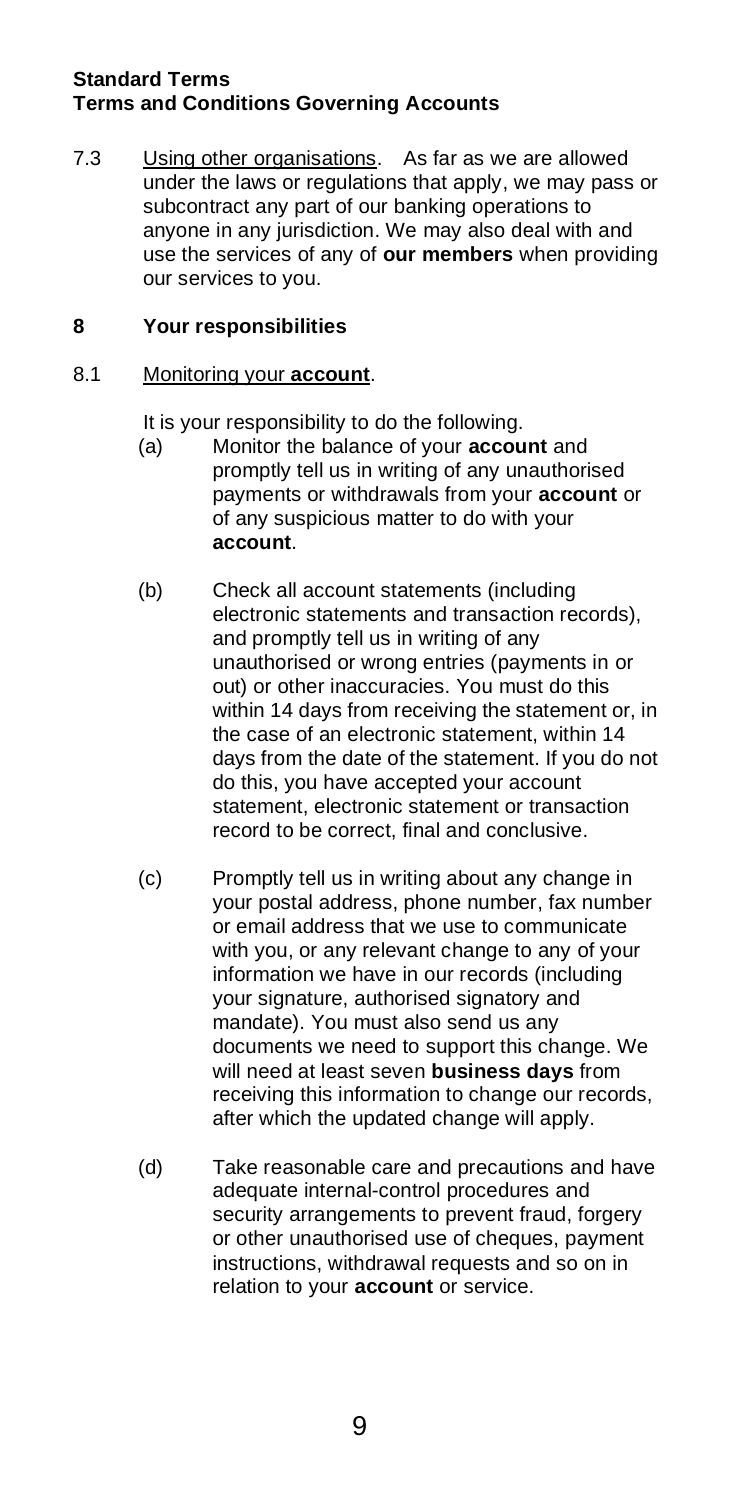- (e) Tell us immediately if you become aware of any actual or suspected fraud, forgery or other unauthorised use of your **account** or any other matter concerning your **account** that you think looks suspicious.
- (f) If you use cheques, you must immediately:
	- (i) tell us in writing if you do not receive a chequebook within two weeks of asking for it;
	- (ii) tell us about, and put a 'stop' on, any cheque which is lost or stolen; and
	- (iii) return or destroy all unused cheques when your **account** is closed, to prevent any fraud, forgery and unauthorised use of your **account**.
- 8.2 Instructions. When you ask us to pay, withdraw or transfer funds, it is your responsibility to make sure that you give us complete, clear and accurate information (including all information we need in our standard application forms) so we can carry out your request.

## **9 Suspending and closing your account**

- 9.1 You or us closing your **account**. Either of us may close your **account** at any time and, if it says so in the **supplementary terms**, the person closing the **account** will give notice to the other before they do so. When your **account** is closed, you must pay us promptly all amounts you owe us, including overdrawn amounts (if any), interest, costs, expenses, commission and any other charges you owe on the **account**. If your **account** is in credit, we will pay you the balance (after deducting any amount you owe us) by posting a cashier's order or a banker's draft for the balance to the address we have for you in our records or in any other way we decide. We will not pay interest on unclaimed balances of closed **accounts**. This **agreement** will continue to apply until you and we have met all of our responsibilities.
- 9.2 Us suspending or closing your **account**. We may immediately suspend, freeze or close any **account** at any time without giving you notice or without giving any reason if: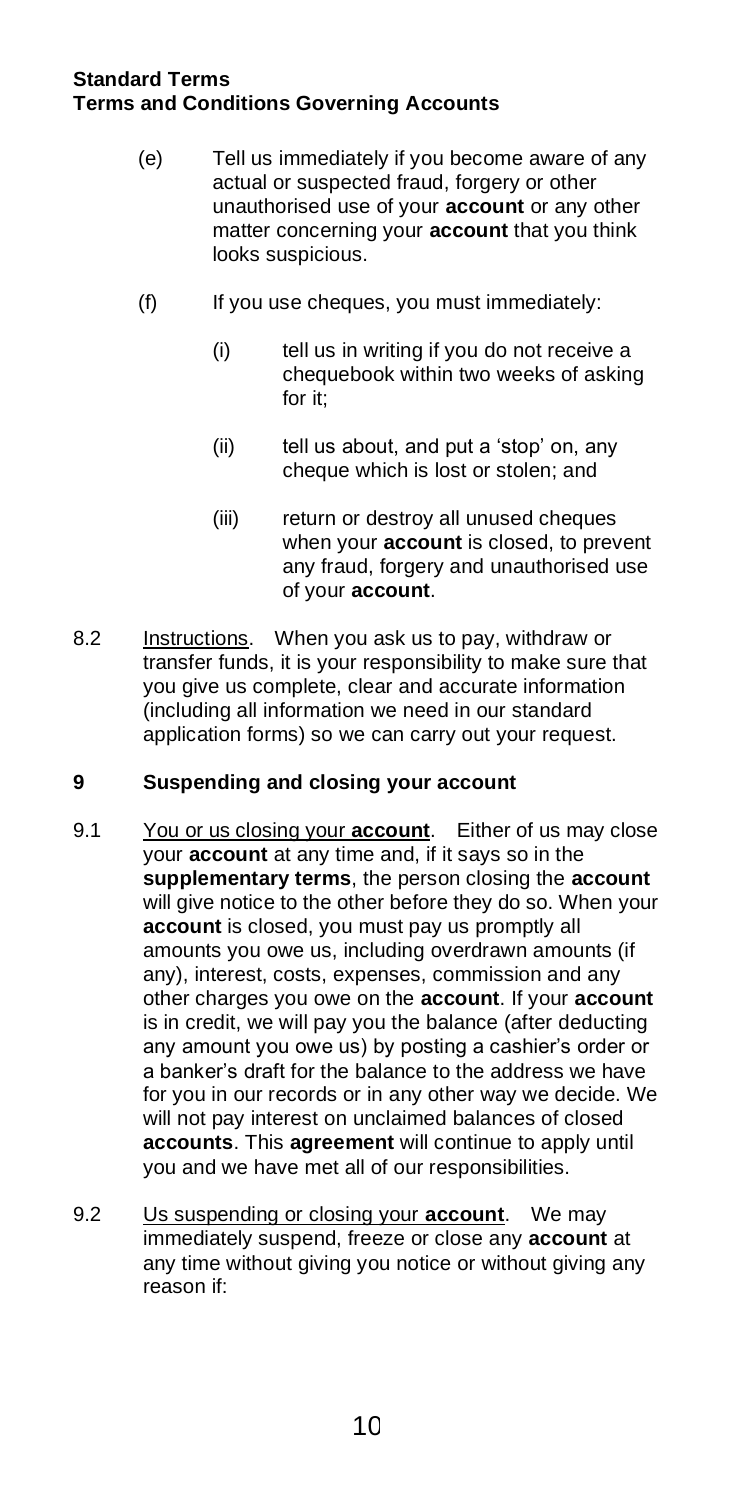- (a) any law or regulation which we have to keep to makes it illegal to maintain or allow you to continue to use your **account**;
- (b) we decide or have reason to suspect that the **account** is being used for or in connection with any fraudulent or illegal activities or transactions (including gambling, money laundering, funding terrorism, or tax evasion);
- (c) we find out about a continuing or potential dispute or any allegation of fraud or wrongdoing in your organisation or your management team or between your directors, shareholders, authorised signatories or your partners;
- (d) we receive instructions from your authorised signatories or any of your directors or partners (whether or not the director or partner is an authorised signatory to your **account**) which contradict your instructions; or
- (e) you fail to keep to any part of this **agreement**.

Where we are allowed under relevant laws and regulations, we will tell you we have suspended or closed your **account** as soon as we can.

9.3 Ending our services. When your **account** is closed or suspended, we will automatically end all services in connection with the **account**.

## **10 Money you owe us**

- 10.1 Money you owe us for charges, fees, interest and taxes and so on. If you owe us any money, fees, interest, commission, costs, tax, charges or other amounts (whether due immediately or later), we have the right, at any time, without giving you notice, to set off and deduct from your **account** the amount owed, even if this would make your **account** overdrawn. To do this, we may also combine or consolidate all or any of your **accounts** with us, whether your **accounts** are held in your name only or jointly with others. If we need to convert currency, we will do so using our currency exchange rate in force at the time.
- 10.2 Funds added by mistake. If funds are credited to your **account** by mistake, we may, once we are aware of the mistake, immediately deduct the funds from your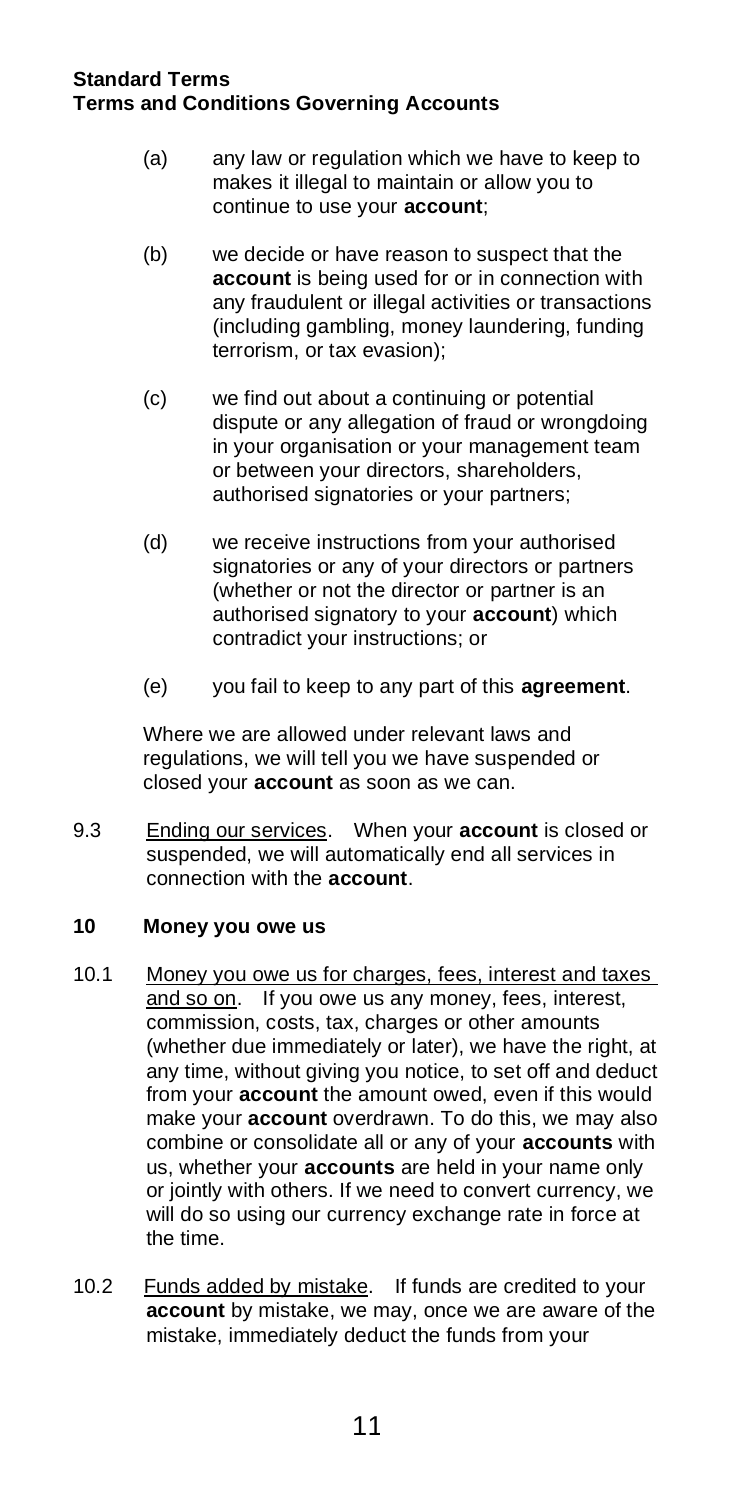**account**. We will tell you about the mistake and the amount we have deducted. If you have used or withdrawn the funds, you must return the funds to us as soon as we have told you about the mistake.

10.3 Our rights. Our rights under this clause apply as well as any security interest (for example, mortgage or pledge ), right of set-off or other rights we may have under any law which applies.

# **11 Covering us against loss**

- 11.1 Indemnity. You agree to indemnify (cover) us against or pay to us (or both) all losses, damages, expenses, costs (including legal costs we pay or have to pay to our lawyers and losses, damages, expenses and costs arising out of claims or proceedings) which we may pay or have to pay as a result of:
	- (a) any dispute you have or may have with your beneficiaries about opening, managing or maintaining your **account**;
	- (b) us acting on the instructions of your authorised signatories which we believe in good faith to be genuine; and
	- (c) you failing to keep to any part of this **agreement**.
- 11.2 What we are not legally responsible for. We will not be liable for any loss, damage, expense, cost, claim or proceeding, whether direct, indirect or consequential and whether arising under contract or not which you, or any other person, may suffer or face due to the following.
	- (a) Us delaying or failing to carry out our responsibilities to you, if that delay or failure results from:
		- (i) us keeping to this **agreement** or to any law or regulation, order of court of the relevant jurisdiction, exchange controls or currency restrictions or sanctions legislation, anti-money-laundering or anti-financing-terrorism laws and regulations: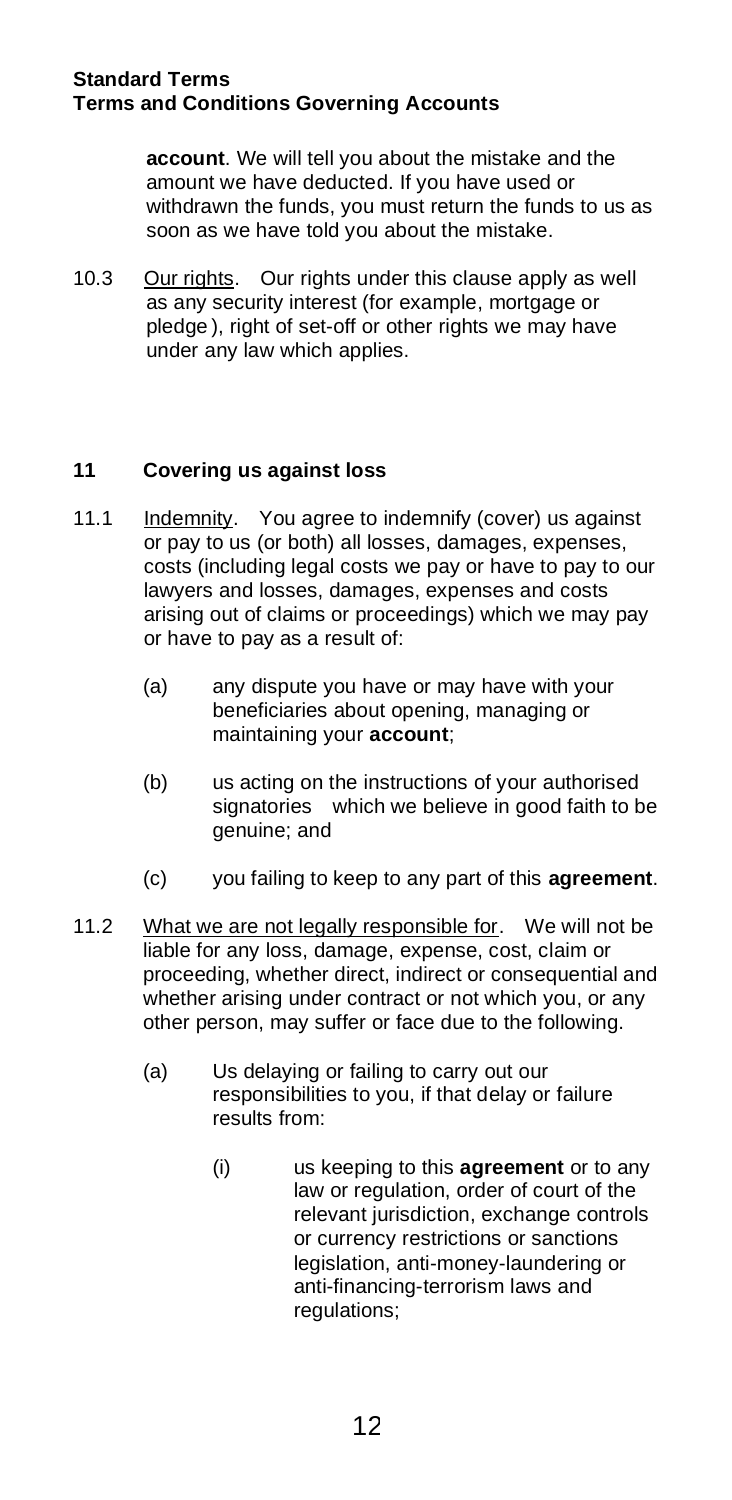- (ii) a payment or communication system failure, power failure, computer breakdown, mechanical fault or failure, problem or fault in any software program, or any government restrictions, intervention, emergency procedures or suspension of trading by any relevant market, civil order, act or threatened act of terrorism, natural disaster, war, strike or other circumstances beyond our control; or
- (iii) us using any communication, clearing, settlement or payment system, intermediary or correspondent bank, agent, or anyone else we may choose, to carry out our responsibilities to you, or their act or failure to act.
- (b) You failing to keep to the terms of this **agreement** or in any way being involved in fraud, forgery or other unauthorised use of your **account**.

# **12 Foreign-exchange risks, currency risks and so on**

- 12.1 International payments. International payments are made under the rules and regulations of the relevant system for clearing, settlement or payment with which we and any intermediary or correspondent bank must keep to, and the laws and regulations of the jurisdiction where the payment is to be made. If you ask us to transfer funds to another jurisdiction, we will generally not convert those funds into the currency of that jurisdiction, unless you ask us to or we have to under the laws, rules and regulations of that jurisdiction.
- 12.2 Tax and currency risk. For foreign-currency **accounts**, you agree that:
	- (a) you will be responsible for any taxes and you will accept the risk of loss in value of currency, or funds not being available for withdrawal at any time or when they become due for payment (if this applies) due to restrictions on converting currency, the availability of funds in that currency or transfers by the jurisdiction of origin of that currency, or any government action; and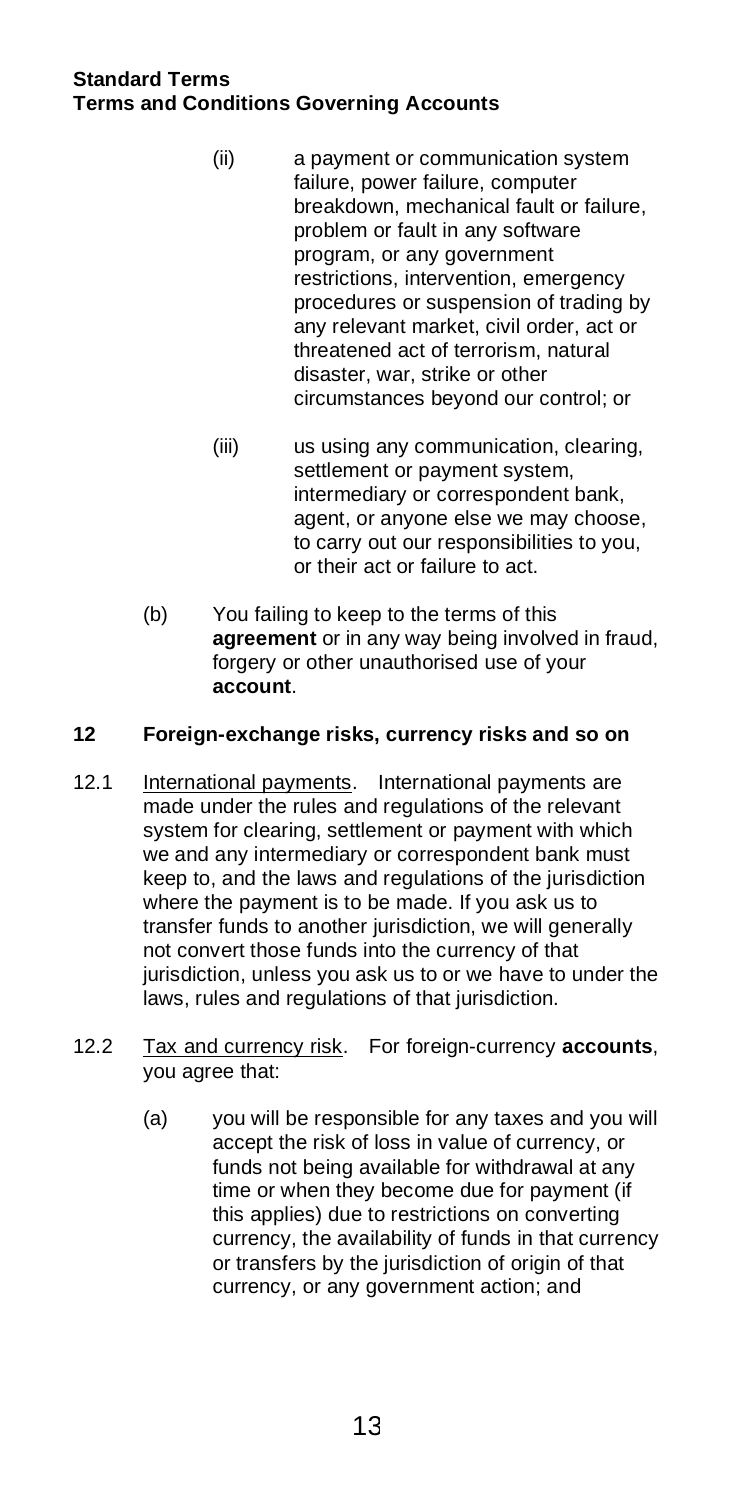(b) if the foreign currency is currency of any state or country of a monetary union, if anything relating to the monetary union happens which restricts availability, conversion, credit or transfers of that foreign currency or makes it impossible or impractical for us to carry out our obligations to you concerning that foreign-currency deposit or balance in your **account**, we do not have to pay you the funds in your **account**, whether in that foreign currency or any other currency.

> Also, if we reasonably decide that we cannot effectively use the foreign-currency funds deposited with us, we may do one or more of the following.

- (i) Suspend, stop or reduce our interest payments on the funds for a period we may reasonably decide.
- (ii) Charge you interest or other charges on the deposit at our rates which apply at that time.
- (iii) In the case of fixed deposits, change the term of the fixed deposit.

If any of the above happen, we will tell you as soon as possible.

- 12.3 Risks of foreign exchange. You agree that we can convert funds, at our rate of exchange which applies at the time, to the currency of your **account** and you will accept any loss in value of the funds resulting from changes to the foreign exchange rate if:
	- (a) you make deposits, withdrawals or transfers in a currency which is different from the currency of your **account**;
	- (b) refunds into your **account** for unsuccessful transfers or payments are in a currency different from the currency of your **account**; or
	- (c) we need to convert currency in connection with fees, charges or any transactions in relation to your **account**.

## **13 Sanctions**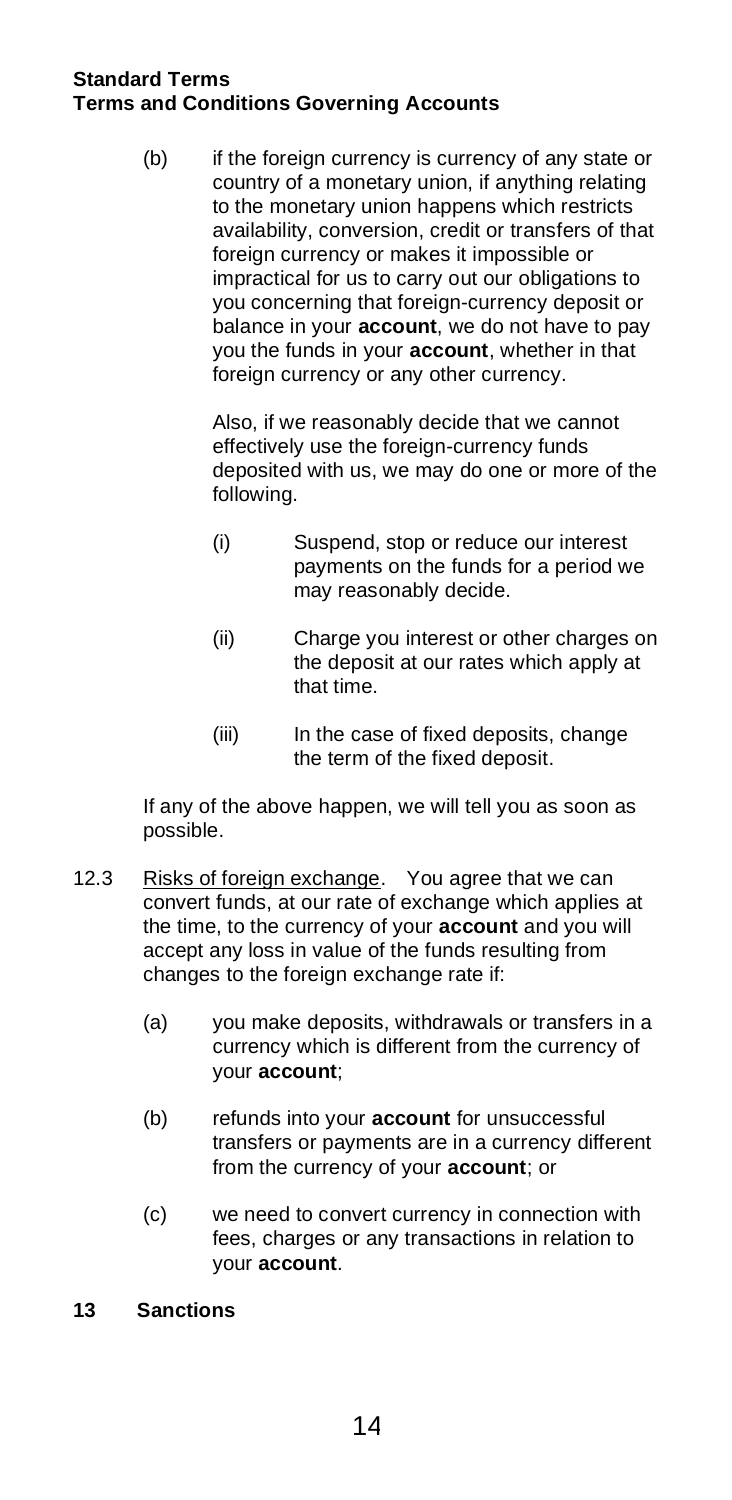- 13.1 Keeping to Sanctions. Specific sanctions and regulations are imposed and enforced against certain countries, organisations and people by government and regulatory authorities in the jurisdiction where your **account** is opened and held, and the government and regulatory authorities of our intermediary/correspondent banks. Under these measures, we or our agents may not be able to process or take part in transactions which may result in us or the intermediary /correspondent bank not keeping to these sanctions or regulations or our internal policies relating to sanctions. As a result, we may, without affecting any other terms of this **agreement**:
	- (a) refuse or delay in acting on your instructions or any transaction;
	- (b) suspend, freeze or close your **account** immediately; or
	- (c) pay you in alternative currencies based on a rate of exchange reasonably decided by us.

We will not be liable for any loss, damage, expense, cost, claim or proceeding, whether direct, indirect or consequential, which you or any other person may suffer or face due to us exercising any of our rights in this clause.

# **14 Your information**

- 14.1 Customer information. We will treat information relating to you, your **account** and transactions on the **account** as confidential. However, unless the law says otherwise, you give us and **our members** permission to give any information relating to you, your **account** and your transactions and any member of the group of companies to which you belong, to the following.
	- (a) **Our members** (including any successors).
	- (b) Our advisers, data carriers, service providers and agents and any person providing services to any of them for meeting any internal requirements or to manage risk or to investigate a customer before entering into a relationship or an agreement with them or for providing banking and other services or products to you and any member of the group of companies to which you belong.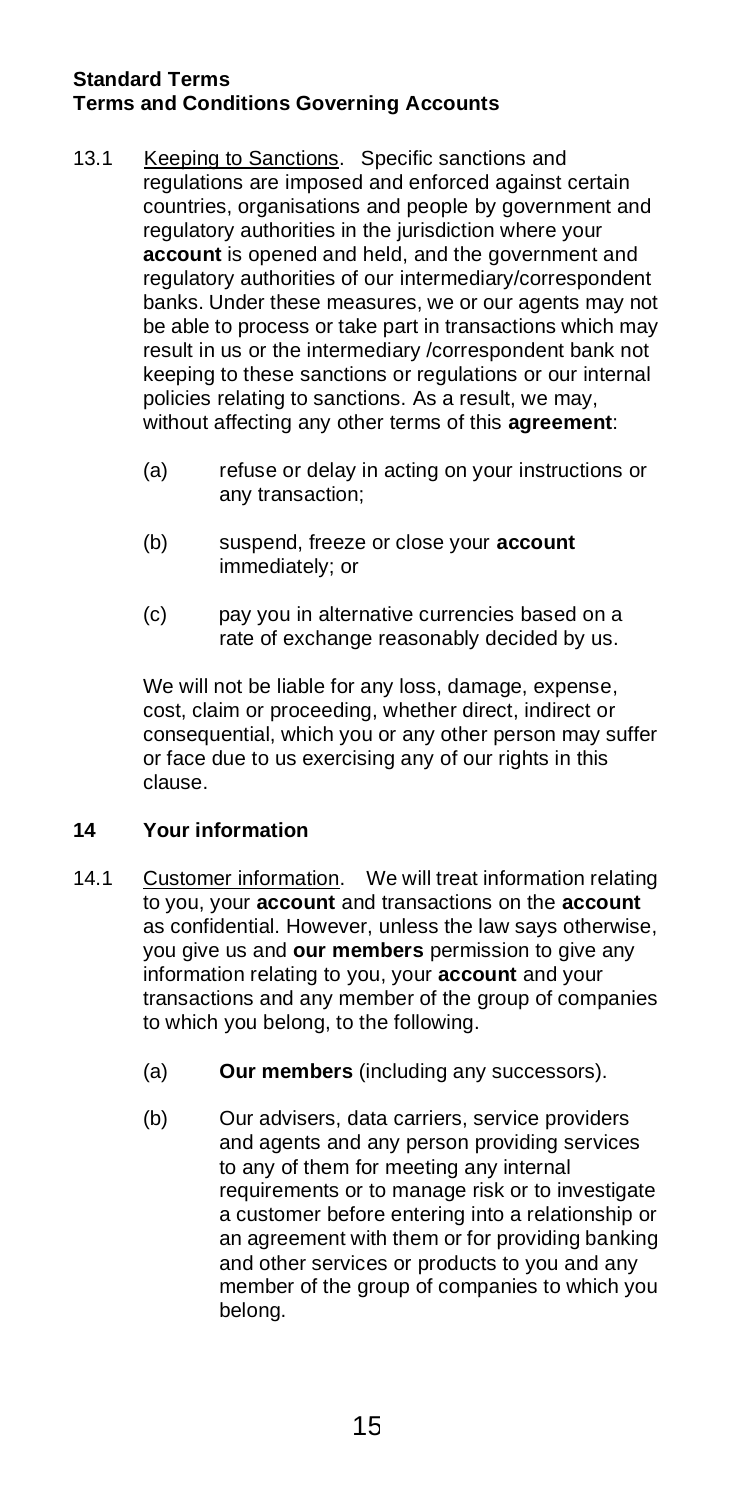- (c) Any person (including any regulatory or government organisation or quasi-governmental authority (for example, a government or state-owned company or enterprise), agency, department or regulatory (including self-regulatory), financial, taxing or other authority or organisation), in any jurisdiction, in so far as we need to do so to keep to relevant laws and regulations or any order, directive or request which we are required to keep to, or which we in good faith believe that we should keep to.
- (d) Anyone who takes over or may take over all or part of our rights or obligations under this **agreement** or anyone this **agreement** (or any part of it) is transferred to or may be transferred to.
- (e) Any person who we believe in good faith to be your director or other officer, shareholder, partner (in the case of a partnership), **account** signatory or legal advisor, or in the case of a trust **account**, the beneficiary of the **account**.
- (f) Anyone we believe in good faith it is reasonable to give it to.
- 14.2 Legal right to release information. Our rights under this clause apply as well as, and without affecting, any other rights to release information which we may have under any agreement we have with you or any laws and regulations that apply.
- 14.3 Continuing permission. The permission you give by agreeing to this clause 14 will apply even after this **agreement** ends and your **account** is closed.

# **15 Communication**

- 15.1 Communication from us. In line with our normal banking practice or as agreed with you, we may send any account statement, deposit confirmation or confirmation of any transaction, correspondence, notice or other communication to you by:
	- (a) hand or by post to the postal address we have for you in our records;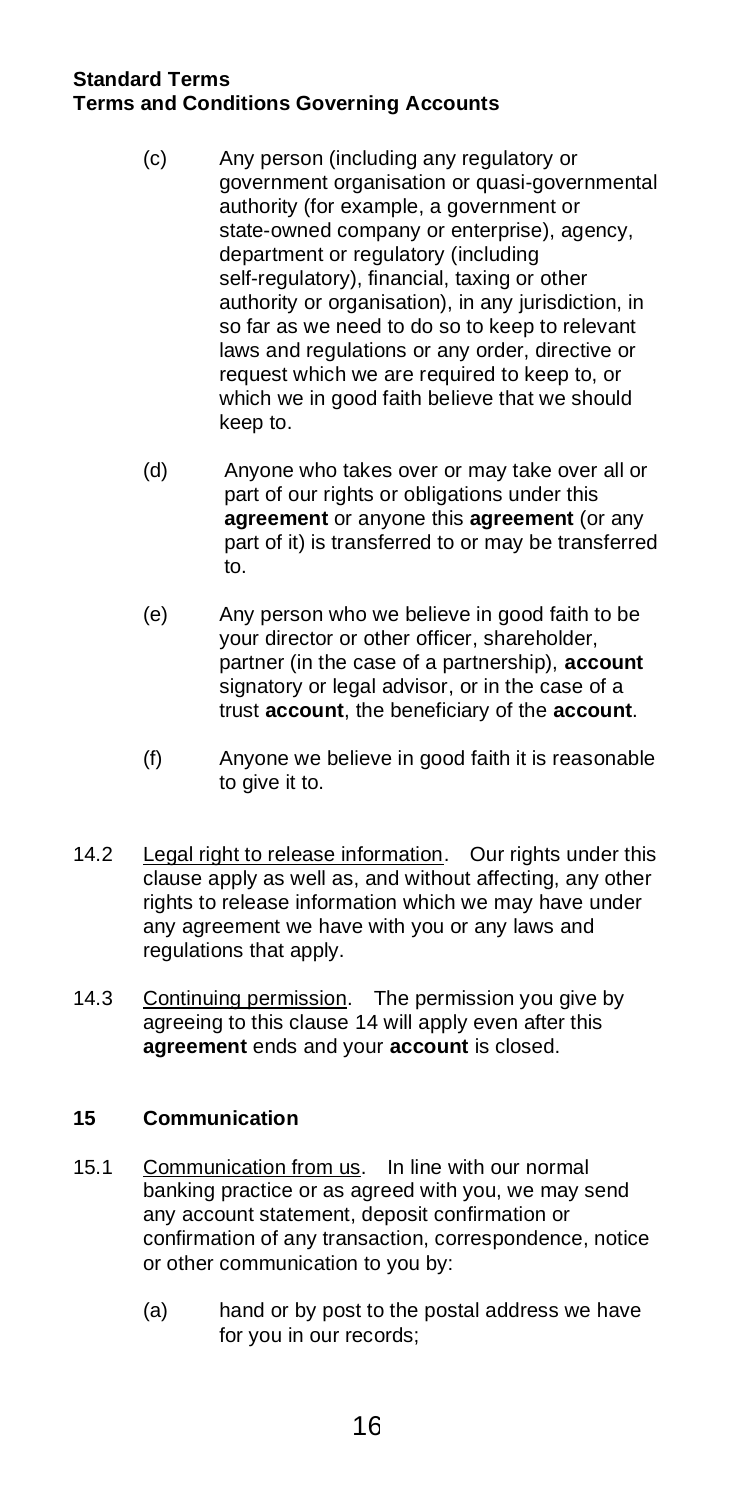- (b) fax to the fax number we have for you in our records;
- (c) email to the email address we have for you in our records; or
- (d) using our **electronic services** or any other electronic media.

Where necessary, we can also give any notice and communication through the press, radio, television, internet or any other media we choose.

- 15.2 Any communication from us to you will apply from:
	- (a) if delivered by hand the time it is delivered;
	- (b) if sent by post three **business days** after posting;
	- (c) if sent by fax at the time shown in our transmission report as being successfully sent;
	- (d) if sent by email at the time we send it to your email address;
	- (e) if sent by **electronic services** at the time it was sent; and
	- (f) if made through the press, radio, television or internet – at the time it was made.
- 15.3 Communication from you. Any notice, instruction, correspondence or other communication you give us must be in writing and we must receive it. We may accept instructions by phone or over the counter, by fax, by our **electronic services** or by any other method we may agree with you. You must give us any application forms, authorisations or other documents we may need to do this.
- 15.4 Lost or delayed communication. Neither you nor we are responsible if any communication is delayed, intercepted, lost or in any other way fails to reach the other when it is being delivered or sent. This also applies if anyone else becomes aware of the contents of any communication when it is delivered or sent.

# **16 Changes to these standard terms**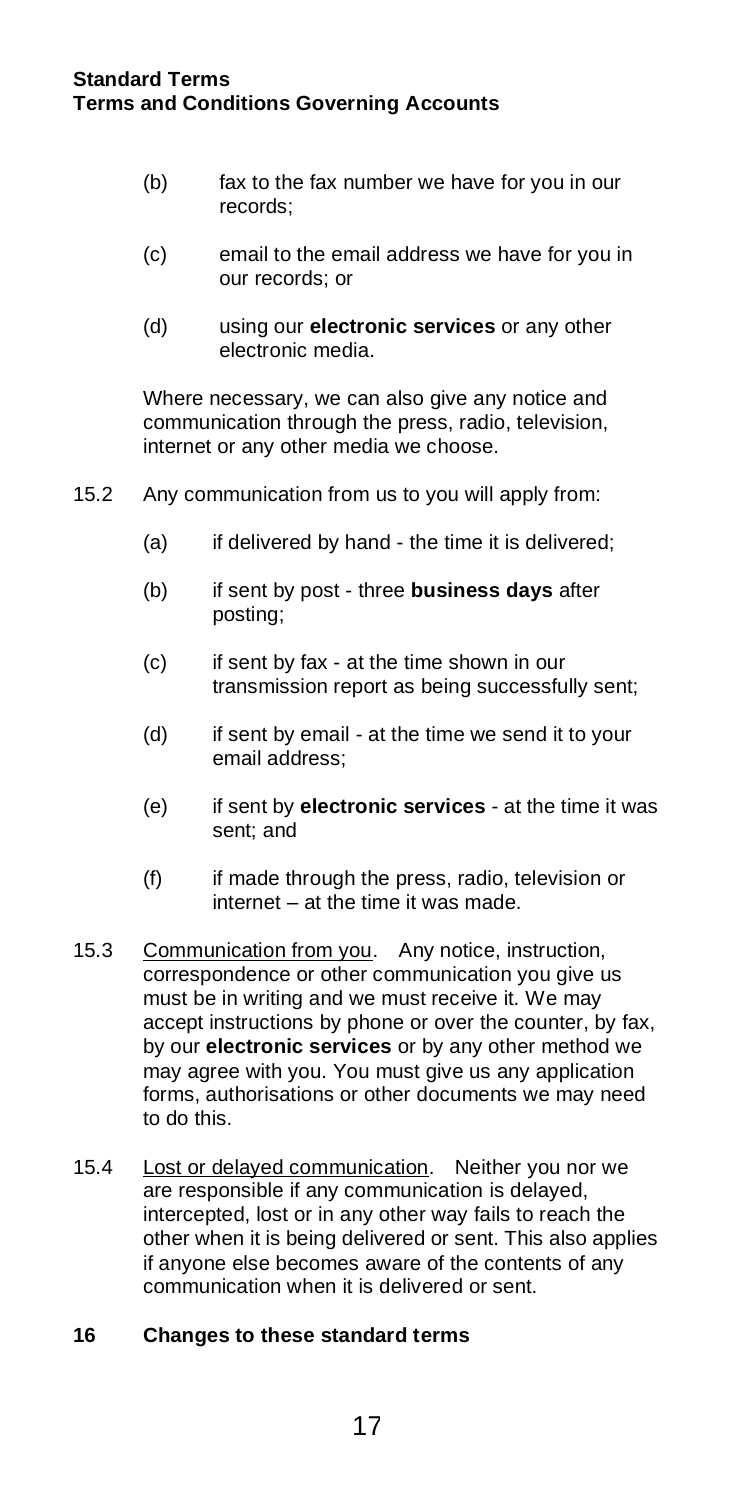- 16.1 Changes. At any time, we may make changes to these **standard terms** or the **supplementary terms**. We will give you reasonable notice of changes by either sending you the revised terms, putting them on our website and telling you about them or publishing them in the media. All changes will apply from the date stated in the notice or public announcement.
- 16.2 Not accepting these terms. If you do not accept the revised **standard terms** or the revised **supplementary terms**, you have the option to close your **account** before they take effect. If you do not close your **account** after the date the revised terms come into effect, we will treat you as having agreed to the changes.

#### **17 General**

- 17.1 Representation. You agree that you will meet your responsibilities under this **agreement** and that all communication or documents you give us electronically or by fax or as photocopies are true copies of the originals, and that the originals are authentic and complete. You confirm that your obligations under this **agreement** are valid, binding and enforceable in line with their terms.
- 17.2 Recording. We may record any telephone conversations we have with any of your directors, officers or authorised signatories. These recordings will be our property and will, unless there is an obvious mistake, be conclusive proof of the conversation.
- 17.3 Scanned records. You agree that scanned records, electronic data or images of any form, cheque, method of payment or other electronic documents, instruction or communication in connection with your **account** can be used as evidence in any court proceedings as proof of their contents.
- 17.4 Joint and separate responsibility. If an **account** is held by two or more people jointly, or two or more organisations or business names, the **account** holders will be jointly and severally (jointly and separately) responsible under this **agreement**.
- 17.5 Keeping documents. We will keep original documents (for example, cheques, bonds, drafts, bills of exchange) and store any electronic data or images in relation to these documents, for as long as the law and the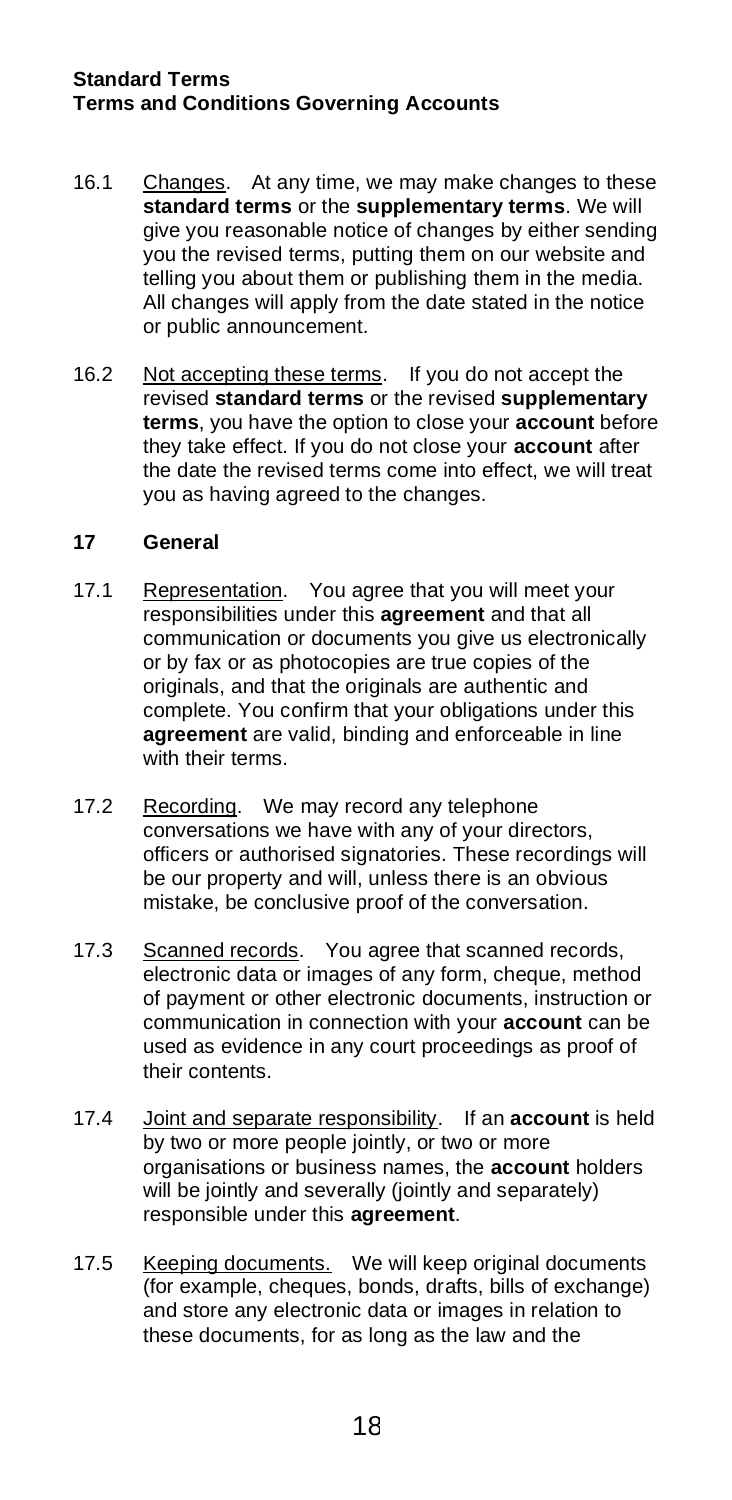standards and practices of the banking industry say we must. After this time we may destroy them.

- 17.6 Tax and other charges. You must make all payments you owe us under this **agreement** without deducting any tax or other charges payable in relation to the payments.
- 17.7 Enforcing the conditions. If any of these **standard terms** or the relevant **supplementary terms** cannot be enforced or is no longer valid, it will not affect any of the other terms of the **standard terms** or **supplementary terms**.
- 17.8 Failing to enforce our rights. If we decide not to enforce any of our rights under this **agreement**, it will not mean we will not do so in the future. It also does not mean the right no longer exists.
- 17.9 Assignment. You may not assign or transfer any right or obligation under this **agreement** without giving us notice in writing and getting our permission in writing beforehand. You agree that we may assign all or any of our rights and transfer all or any of our rights and obligations under or in connection with this **agreement**.
- 17.10 Governing law. These **standard terms** and the relevant **supplementary terms** are governed by the laws of the jurisdiction where your **account** is opened and held.
- 17.11 Other languages. If these **standard terms** or any **supplementary terms** are translated into a language other than English and there is any difference or inconsistency between the two, the English version will apply (unless otherwise agreed in the **supplementary terms**).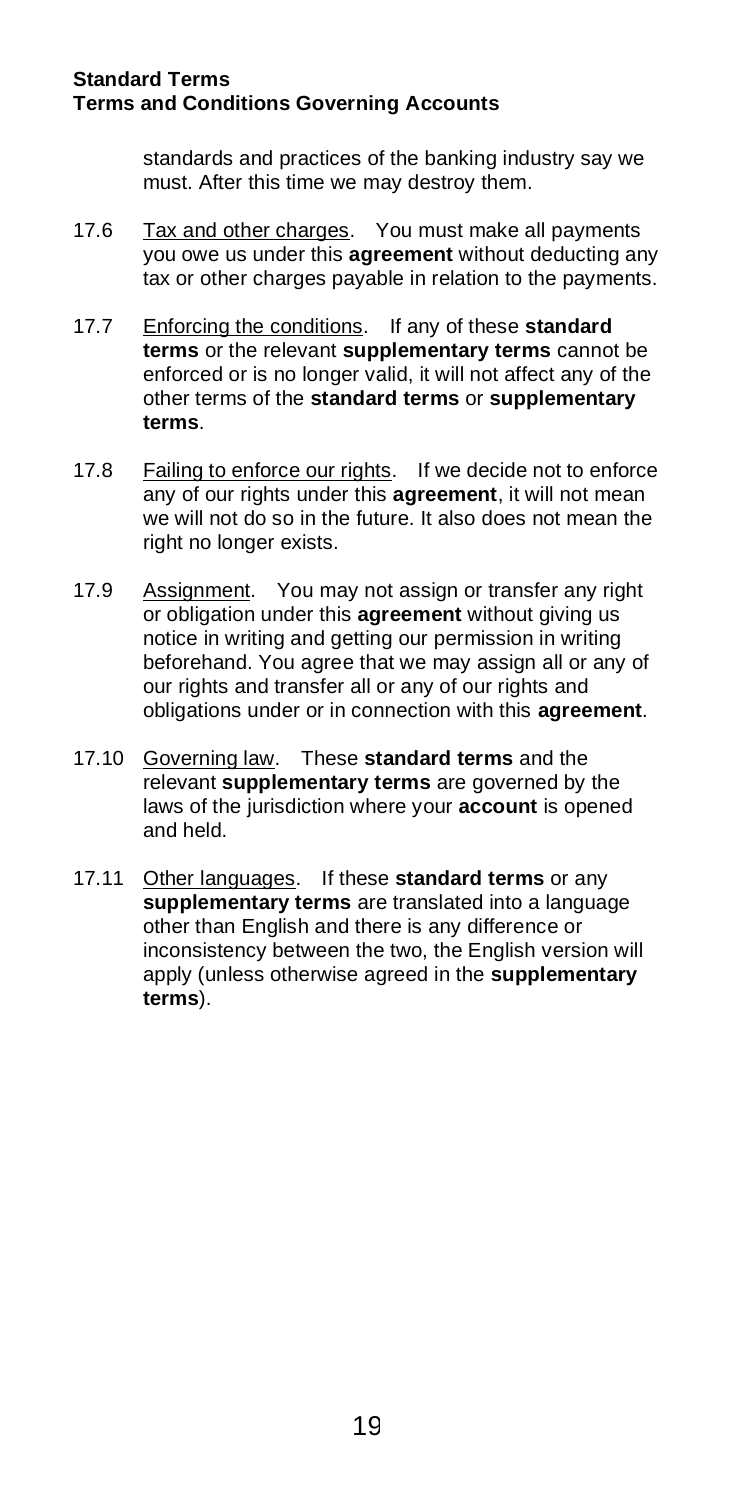## **1 General**

- 1.1 These supplementary terms will govern your **accounts** with us and services we provide in China and will apply as well as the **standard terms**.
- 1.2 Chinese version will apply. The **standard terms** and these **supplementary terms** are prepared in both English and Chinese. If there is any difference between the versions, the Chinese version will apply.
- 1.3 If there is any difference from the supplementary terms. If there is any difference between the **standard terms** and these **supplementary terms**, these **supplementary terms** will apply.

## **2 Definitions**

The definitions in the **standard terms** also apply to these terms. Plus there are further definitions shown below.

**Bank charges schedule** means the schedule of fees and other charges we set.

**PRC** or **China** refers to the People's Republic of China. However, for the purposes of these **supplementary terms**, it does not include Hong Kong, Macau and Taiwan.

## **3 Withdrawals**

- 3.1 Returning cheques. If a cheque is incorrectly completed, altered without authorisation, out of date, post-dated or is a dishonoured cheque, we can return it and charge you in line with the **bank charges schedule**.
- 3.2 Fund transfer services. We may check the details of any funds transfer you make. We may not process your instruction if it does not keep to our requirements or if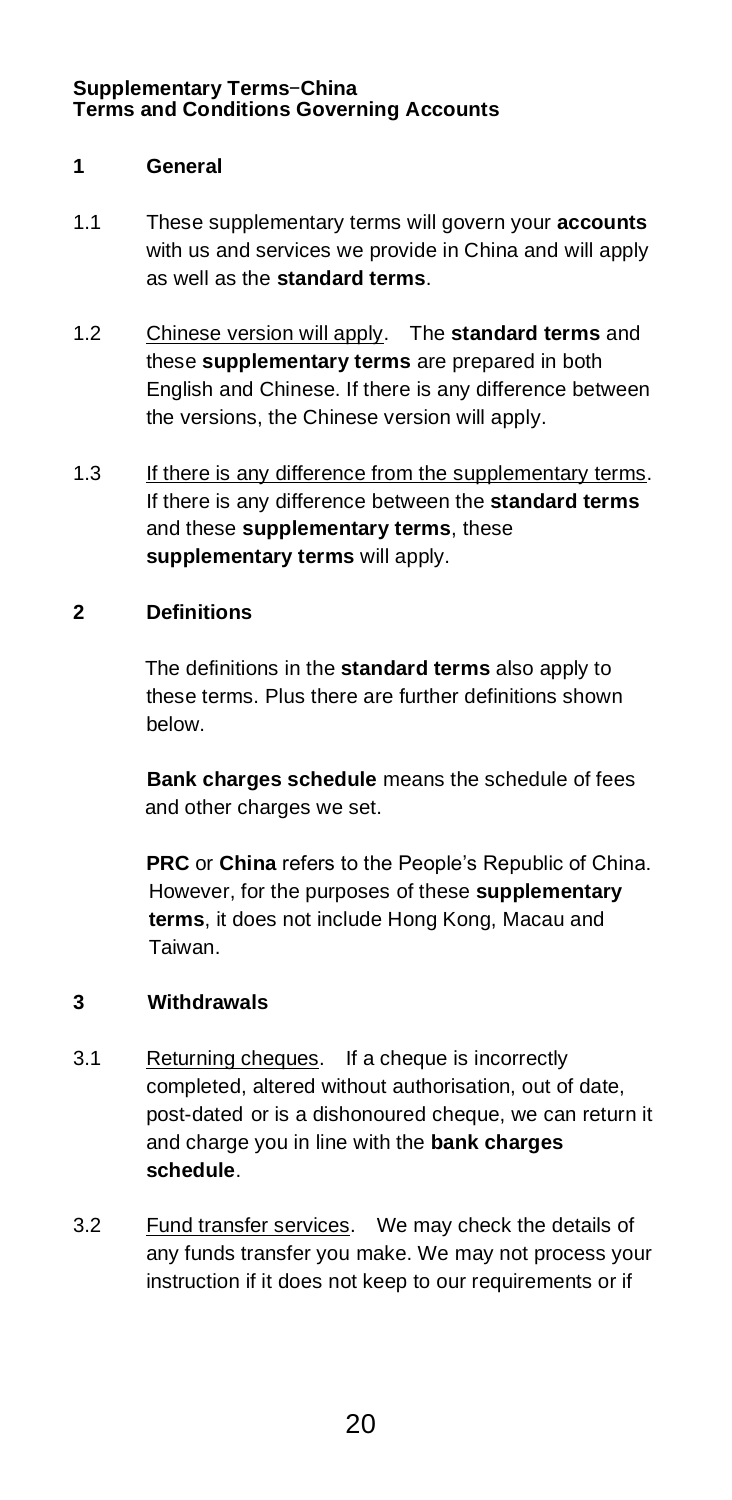we cannot confirm the details of the fund transfer with you or your contact person.

- 3.3 Conflict of interest. We may not act on any instruction or request to make a payment or withdrawal in relation to the **account** if we have an interest or claim for the account or over the money in that **account**.
- 3.4 Dishonoured orders. If any order lodged with us for payment, withdrawal or otherwise is not honoured (paid) for any reason, we will let you know as soon as possible and may hold the order while we wait for your instructions. We will not be legally responsible for any damage or loss due to any dishonoured order, unless the damage or loss is caused by our gross negligence or deliberate misconduct.
- 3.5 Changing orders. We may not process any request to change, not pay, cancel or refund an order. If we do, we may set conditions and you will have to pay a fee which we set.
- 3.6 Limit on withdrawals. Depending on the laws of the **PRC** which apply, we can pay you any amount withdrawn from any **account** by:
	- (a) paying you cash in RMB or any other currency at the buying rate we decide;
	- (b) issuing you with a cashier's order;
	- (c) issuing you with a demand draft in the currency of payment drawn from our overseas agent;
	- (d) making a transfer to an **account** with any other bank in the currency of the deposit in line with your written instruction; or
	- (e) any method we think is appropriate.

## **4 Interest and price**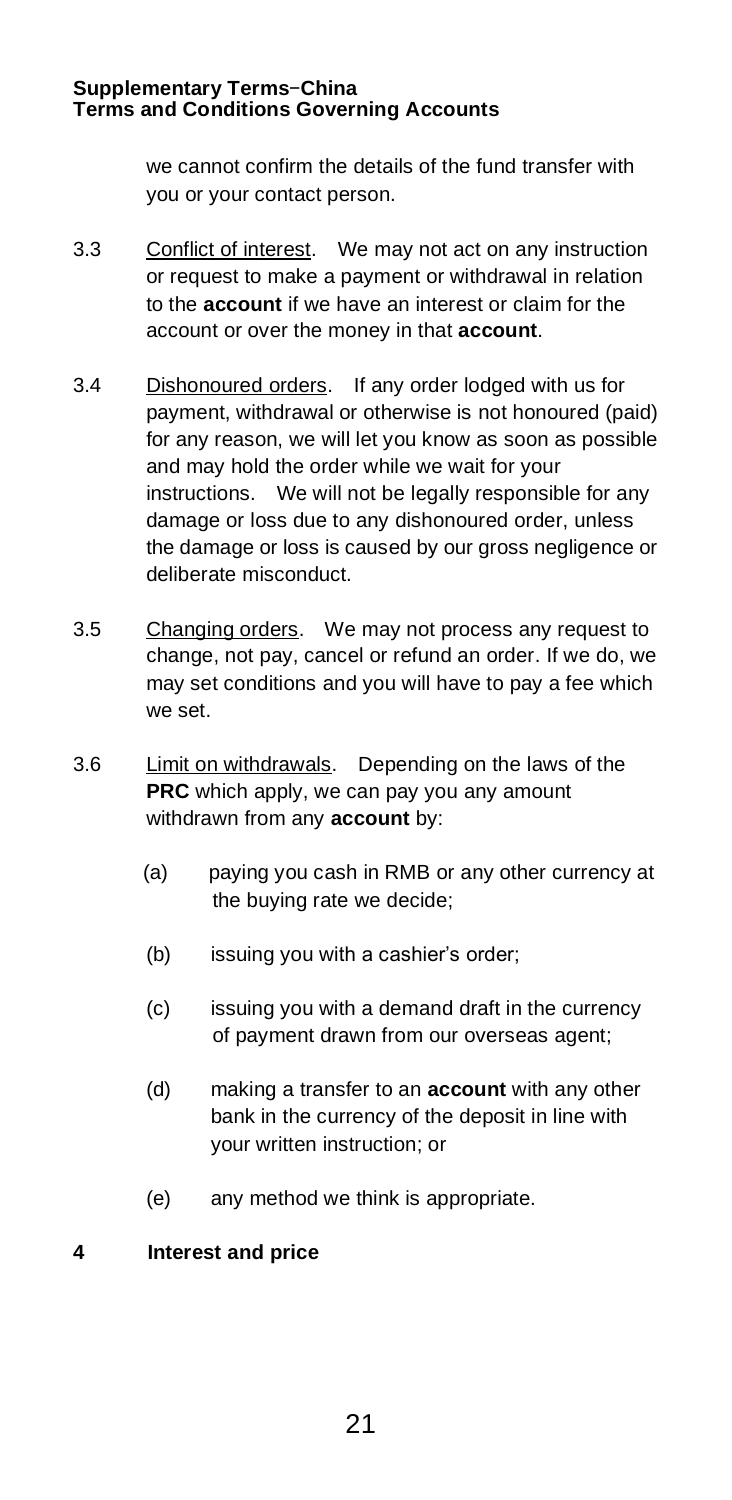- 4.1 **Account Interest Rate. We reserve the right to adjust applicable interest rate of account, due to any requirements rising from prevailing laws or regulatory authority or any change in the financial market. Any such adjustment is binding on you once the we send the relevant written adjustment notification to you.**
- 4.2 Working out interest. We may use different methods to work out interest for deposits in different foreign currencies. Cleared amounts will start to earn interest from the date we receive them. We will pay any interest due into the relevant **account** at intervals we decide.
- 4.3 Reliability of information. Information we have quoted, including that on interest rates, exchange rates, share prices and product information, is not definite. The actual rate or price that will apply for a particular transaction can only be decided at the time when the transaction is entered into.
- 4.4 Paying charges and fees. You will have to pay charges or fees associated with your account and our services as set out in the standard terms, these **supplementary terms** as well as in our current bank charges schedule. You can see a copy of the current bank charges schedule at our outlets in the PRC or on our website at www.dbs.com/cn. You must make all payments without deducting any amounts for any tax, levy or any other charges now and in the future. As far as we are allowed by law, we will charge you the taxes we are charged under the **standard terms** and these **supplementary terms** or on any payment under the **standard terms** and these **supplementary terms**. We will have the right to take this amount from any of your accounts.

# **5 Your responsibilities**

5.1 Blank bank voucher. Before using any new blank bank voucher, you need to examine the voucher and tell us if you notice any problem with it.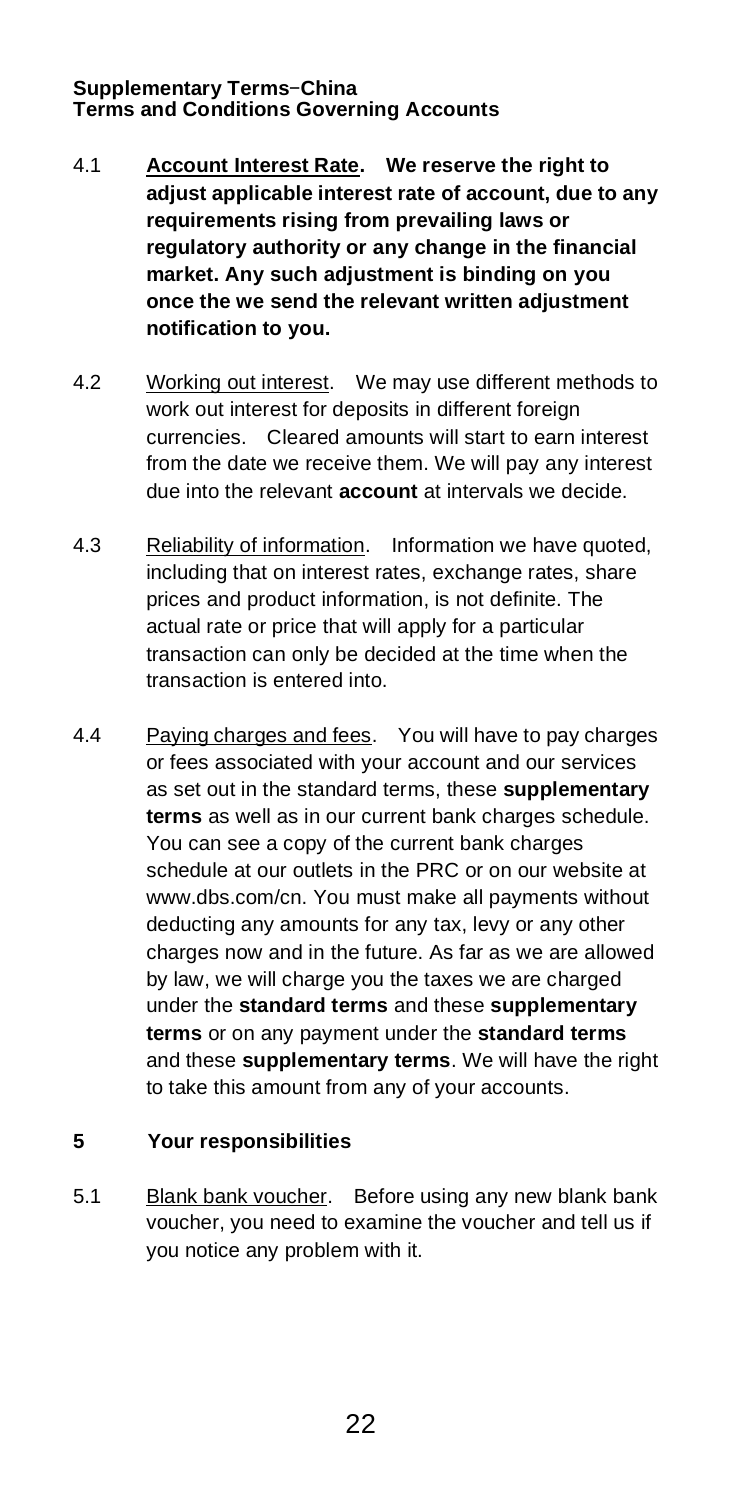- 5.2 Reporting loss. When a cheque is lost or stolen, you must promptly apply to the relevant court to begin the procedure for giving public notice to make a claim. We will have no legal responsibility for:
	- (a) any payment made before we receive notice from you or the relevant payment suspension has been completed; or
	- (b) any payment made after the end of the valid period of the payment suspension.
- 5.3 Further warranty. If we ask, you must sign and deliver any documents and carry out any acts we (or our agent) may ask you to do so that we can provide our services or enforce these **supplementary terms**. If you fail to do so, we may suspend or delay providing the services, or set other conditions and you may have to pay extra costs.
- 5.4 Keeping to laws. You must keep to all laws which apply. If there is any difference between the laws and these **supplementary terms** or any other terms and conditions which apply to our services to you, the laws will apply. If any law tells us to, or we feel it necessary to, we will check any government approval or any other document you have. You must present these documents to us so we can review and check them.

Whether or not the dealing with data is in local or overseas other jurisdiction, we will strictly protect and treat your information as confidential based on the applicable law of data protection.

5.5 Stopping you from issuing a dishonored cheque. You may not issue a dishonored cheque. If you issue a dishonored cheque or issue a cheque with the signature or seal which does not match the specimen signature or seal we have on our records(but you are not defrauding money or property), you may face penalties from the People's Bank of China. If you repeatedly issue dishonored cheques, we have the right to stop handling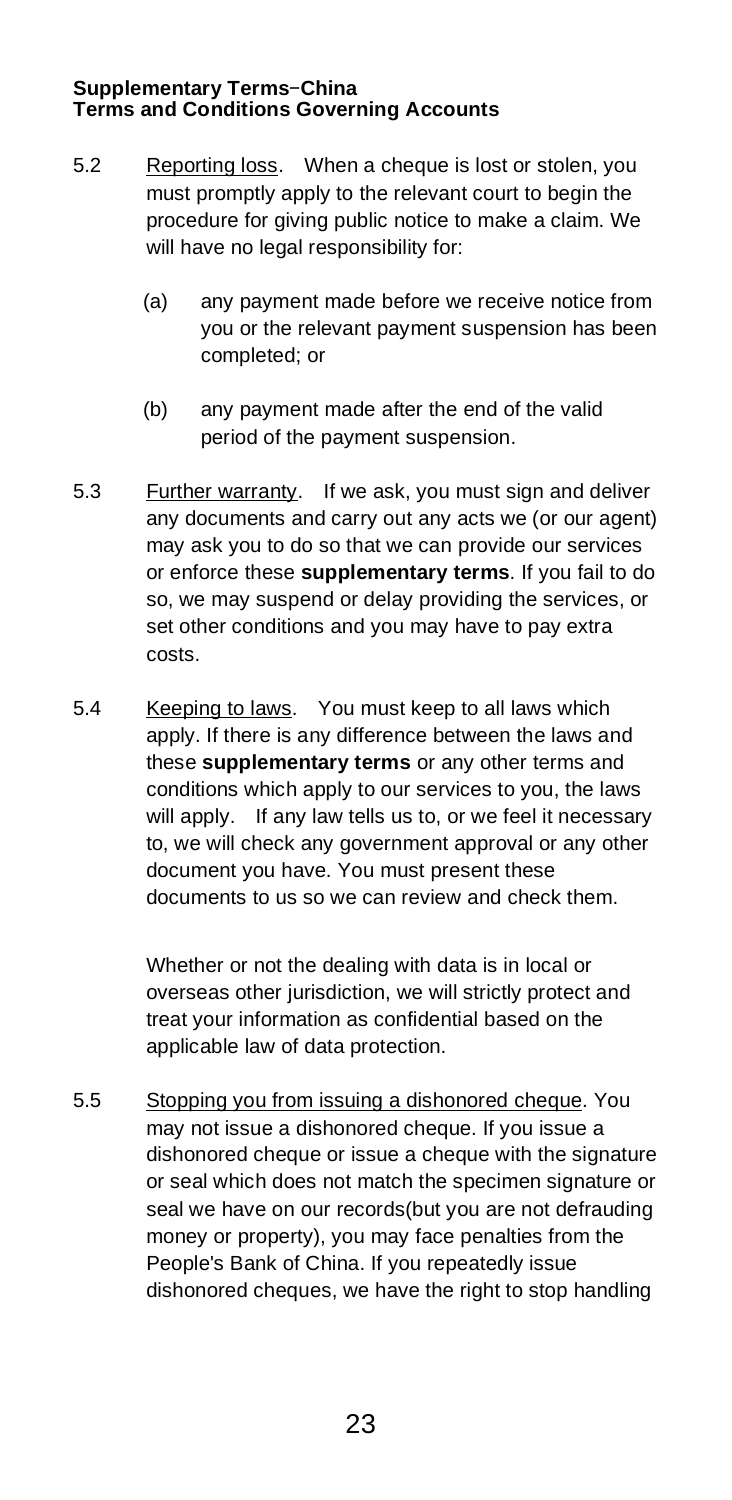your cheques or all of your payments and settlement business with the bank.

5.6 **Compliance with Laws and Regulations. You shall conduct the business regarding settlement account in accordance with laws, administrative regulations and the relevant regulations of PBOC, and shall not use the bank settlement account to engage in any kind of illegal and criminal activities. You undertake to open and use your accounts in accordance with all applicable laws and regulations, and will not rent, lend, sell or purchase any bank account as you fully understand the relevant legal responsibilities and disciplinary measures.** 

> **You are clearly aware of and understand the following relevant arrangements regarding account information change:**

- (a) **If your name, legal representative or person-in-charge, address or other account opening materials are changed, you shall submit the variation application together with relevant supporting materials to us within five (5) business days from the date of change.**
- (b) **If we find out that your name, legal representative or person-in-charge are changed, we will promptly notify you to come to us for the variation procedure. We have the right to take appropriate account transaction control measures if you fail to complete the variation procedure without reasonable grounds within five (5) business days upon the date of our notice.**
- (c) **If your business license or valid ID of your legal representative or person-in-charge contains a validity period and such credentials are not updated within ninety (90) calendar days or within the period set out in applicable laws or regulations (whichever is shorter) from the expiration of their validity period without**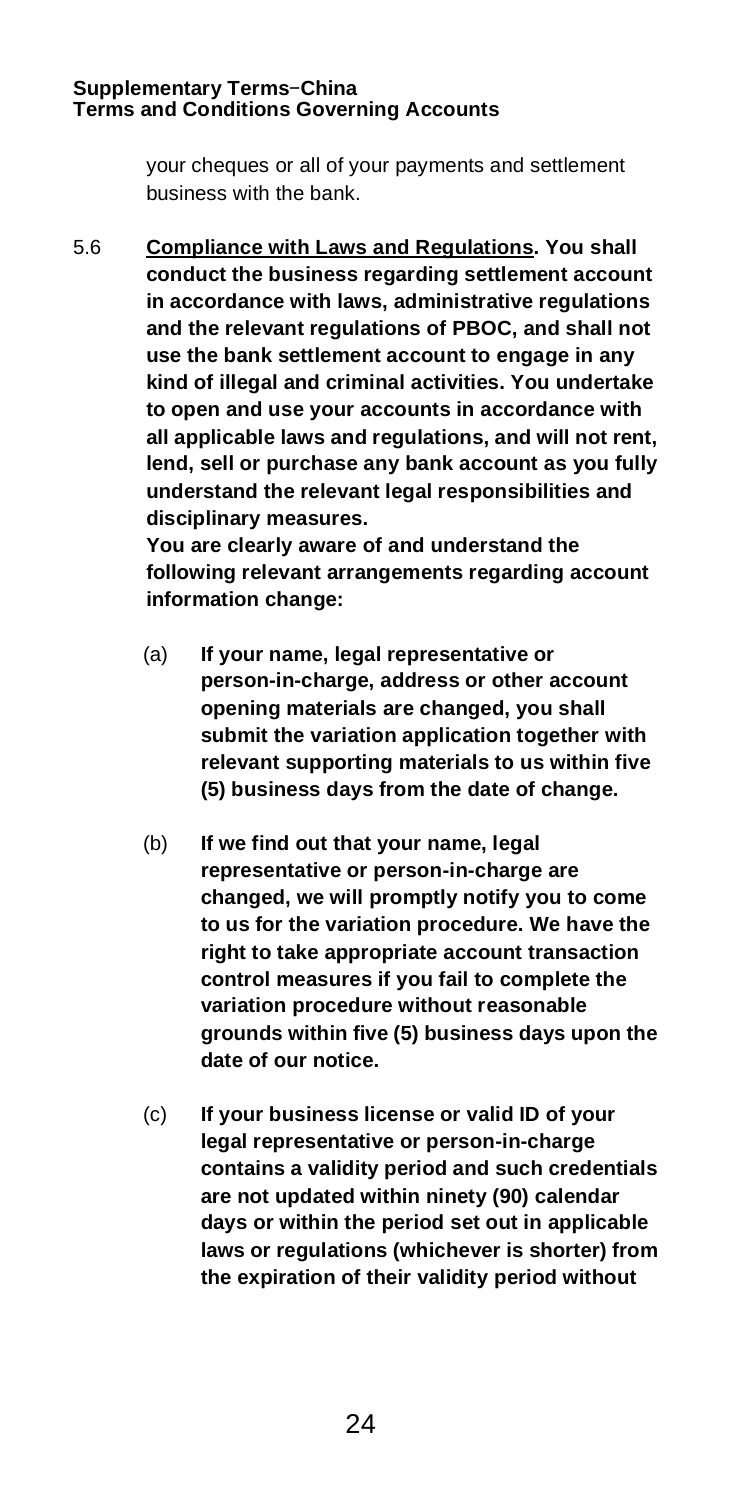**reasonable grounds, we have the right to suspend providing relevant account services.**

- (d) **You agree that in order to protect the security of the account, we have the right to send reconciliations to you every month for the purpose of rolling account reconciliation, regarding which you shall confirm with us at least once every three (3) months. We reserve the right to take appropriate account transaction control measures if you fail to complete the rolling account reconciliation within three (3) months. You can then only use the account as normal once the rolling account reconciliation is fully completed.**
- (e) **If you are dismissed or merged, dissolved, declared bankrupt or closed, or your business license is cancelled or revoked, you shall file an application to us for cancellation of bank settlement account within five(5) business days; if there are other circumstances that require cancellation of the account, you shall file the application to us in time.**

 **The above-mentioned "account transaction control measures" includes suspending the non-counter account business, restricting the size or frequency of the account transaction, controlling the account for only-receiving-no-paying or no-receiving-no-paying but excludes those matters involving payment of public utilities like contracting to pay taxes, social insurance, water, electricity, communications, gas, heating, etc.**

# **6 Suspending and closing accounts**

6.1 Suspending or closing an account. We may give you written notice (or, in exceptional circumstances, no notice) and immediately suspend or close an **account** or stop the cheque or other settlement services (or all of these) for any reason set out in the **standard terms** or for any reason set out below. We will do this if: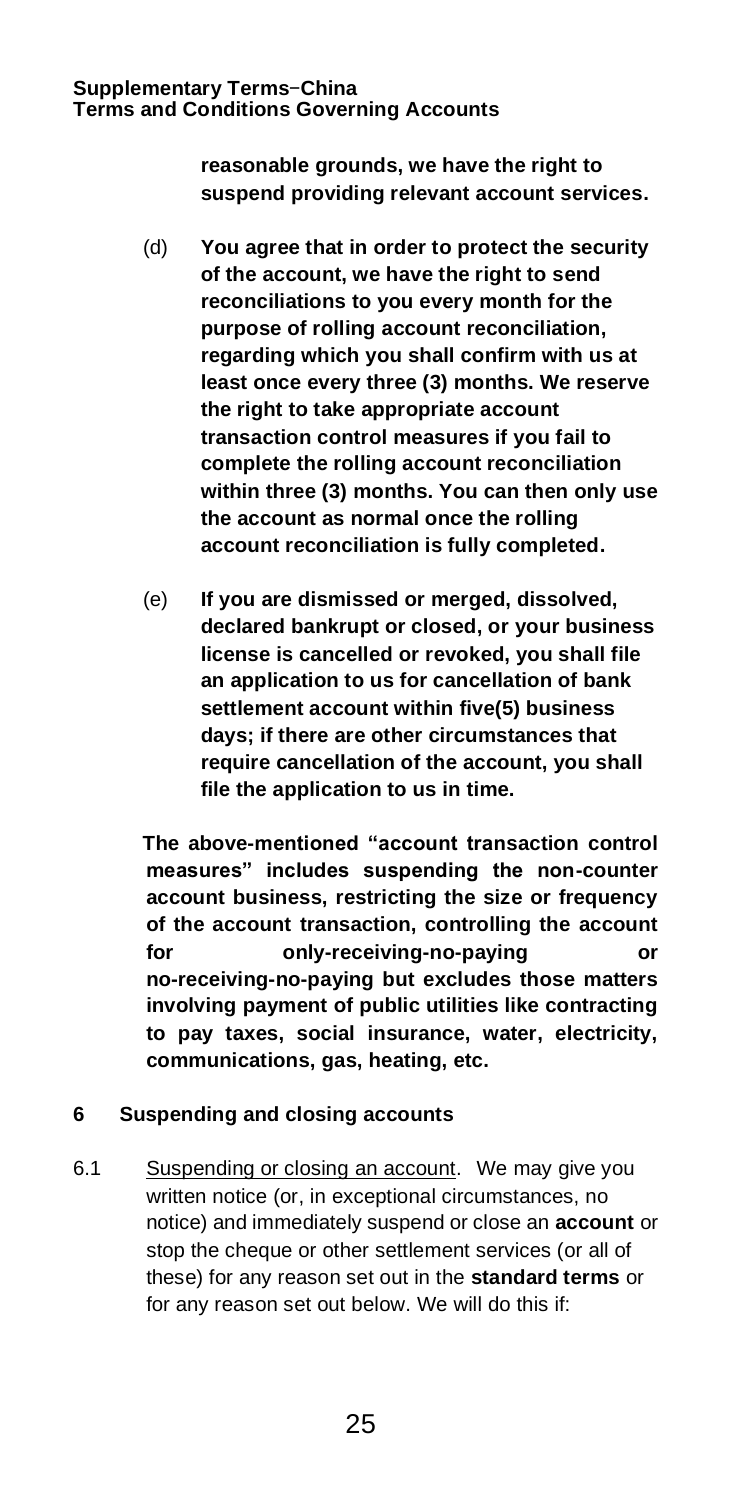- (a) you fail to provide your renewed identity documents before they expire; or
- (b) you no longer have a legal right to take part in civil activites.

After suspending or closing an **account** or stopping the services, we will have no further responsibility to honour any instruction, cheque, cashier's order, draft, or other negotiable instrument (cheque, bill of exchange or promissory note), no matter whether it is dated before or after the date when the **account** is suspended or closed or the services are stopped, or whether you have enough money in the **account** to cover the payment.

- 6.2 Returning documents. When we close the **account**, you must return all important blank bills, settlement certificates and **account**-opening registration certificates to us. You must also give us a formal statement for those certificates that you cannot return. We will not be legally responsible for any loss arising from these materials, and you must indemnify (protect) us for any loss we may suffer.
- 6.3 Dormant account. We may consider an **account** to be dormant if no transaction is made by you for a certain period in line with the laws of the **PRC**. We may use the money in the dormant **account** in line with the laws of the **PRC** which apply.

# **7 Collecting, processing and disclosing information**

As far as PRC laws allow, we may use, process or disclose the information you have given us or the information relevant to you ("**Customer Information**") in line with the **standard terms** and this clause. You confirm that we have explained to you that we may use process and disclose this information so we can provide services to you, and for other purposes. You agree to accept all the risks of us using, processing or disclosing this information.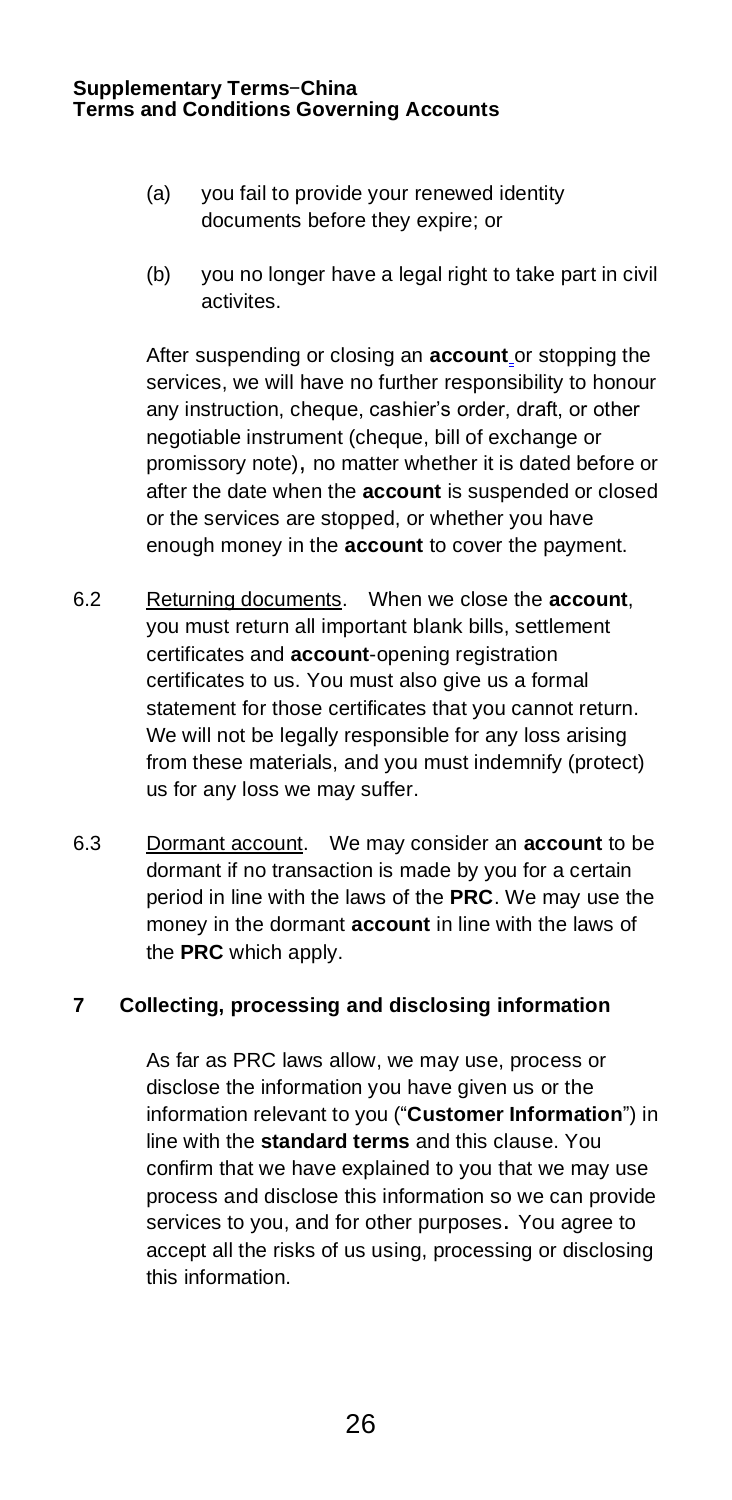To the extent not prohibited by laws and regulations, whether the Customer Information is obtained by us based on the relationship between you and us or from any other sources, you agree and irrevocably authorize that:

- (i) we may at our sole discretion verify and collect the Customer Information from any other organizations, institutions or persons;
- (ii) we may keep and store the Customer Information in our customer database by such means and within such time period as we deem fit;
- (iii) we may use the Customer's Information and disclose, transfer and/or exchange the Customer Information to or with any or all such persons (whether situated in or outside PRC) as we may consider necessary or appropriate, including without limitation any member of the DBS Group, any sub-contractors, agents, service providers, or affiliates of the DBS Group (including their employees, directors and officers), any service provider who provides research, administrative, accounting, legal, data processing, logistics or other services to us, any third party fund manager providing you with asset management services, any competent authority or regulator of any country or region having jurisdiction over any member of DBS Group, self-disciplinary industry association, other financial institutions, correspondent and agent banks (e.g. correspondent and agent banks for system of CHAPS, BACS, SWIFT), credit reference agencies or credit bureaus for obtaining or providing credit references, clearing houses, clearing or settlement systems, any party in connection with any business transfer, disposal, our merger or acquisition, for any and all purposes as follows:

(a) providing any banking services to you or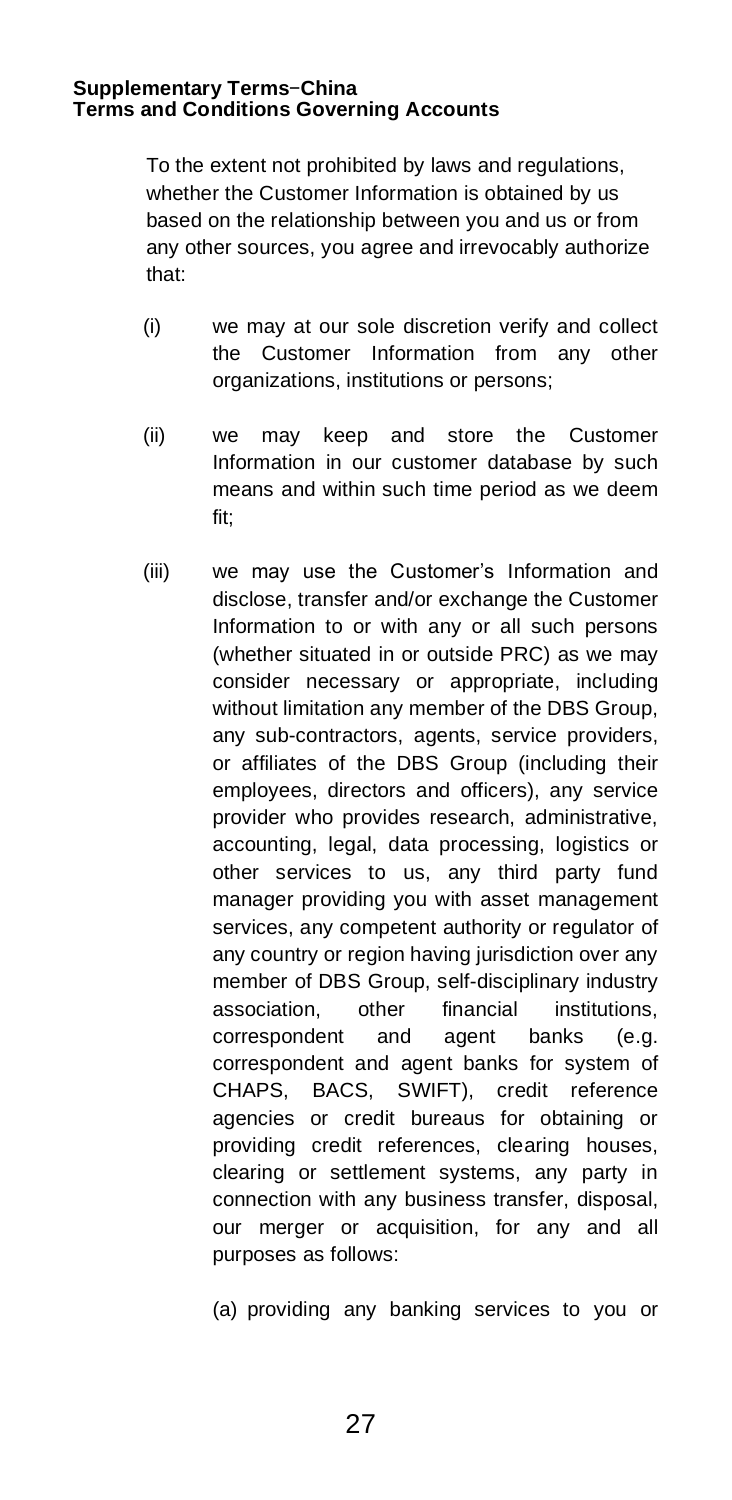approving, managing, administering or effecting any transactions that you request or authorize;

- (b) meeting compliance obligations;
- (c) conducting financial crime risk prevention and management activity;
- (d) collecting any amounts due from you;
- (e) conducting credit checks and obtaining or providing credit references;
- (f) enforcing or defending our rights, or those of a member of the DBS Group;
- (g) for our internal operational requirements or those of DBS Group (including credit and risk management, system or product development and planning, insurance, audit and administrative purposes);
- (h) maintaining our or any DBS Group member's overall relationship with you (including marketing or promoting financial services or related products to you, and conducting market research);
- (i) comparing any Customer Information with other information concerning you in our possession;
- (j) obtaining or utilizing administrative, telecommunications, computer, payment, data storage, processing, outsourcing and/or other services;
- (k) any our business transfer, disposal, merger or acquisition; and
- (l) other reasonable purpose not prohibited by laws and regulations.

If any of the information you have given us relates to any other person or organization, you confirm that the source of such information is from the authorization of the person or entity possessing the information, you have lawfully obtained their sufficient permission and authorization to give us such information and for us to use, process or disclose the information for the above purpose. You confirm that you have explained to these people the risks of us using, processing or disclosing such information and these people possessing the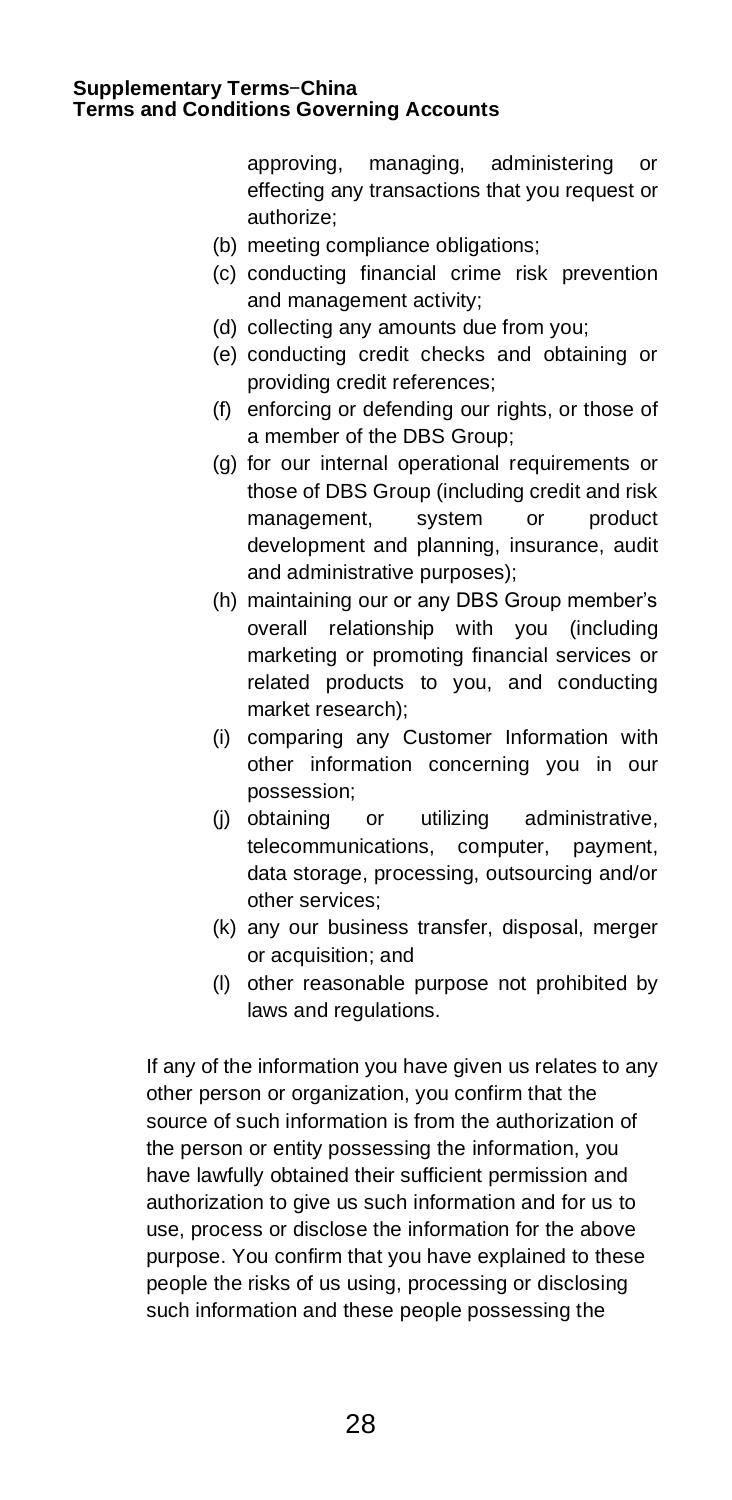personal information have agreed to undertake the risks and consequence arising from the disclosure and usage of such information.

In order to comply with regulatory requirements, if you open basic account with us, you agree that we could upload or disclose your basic information to the Basic Financial Credit Information Database (including but not limited to the Commercial and Consumer Basic Financial Credit Information Database of the People's Bank of China) from time to time. If you have any credit business with us, you further agree that we may upload or disclose your credit information to the Basic Financial Credit Information Database from time to time. Credit information here includes not only credit transaction information, but also basic information of you).

We maintained DBS Bank (China) Limited Personal Information and Privacy Protection Policy ("Personal Information and Privacy Protection Policy") as to our collection, use, storage, processing and disclosure of your personal information, which is published and updated from time to time on our official website [www.dbs.com.cn.](http://www.dbs.com.cn/) You confirm that you and relevant people possessing the personal information have read and accepted the Personal Information and Privacy Protection Policy. We will collect, verify, store, use, process, disclose, transfer and protect personal information of the customer and connected persons in accordance with these Terms and Conditions and the Personal Information and Privacy Protection Policy.

## **8 General**

8.1 Checking the information. We will take your instructions, transaction information and documents based on the information that appear on the documents provided to us. We will not be responsible for checking the source, validity or accuracy of your instructions, transaction information and documents.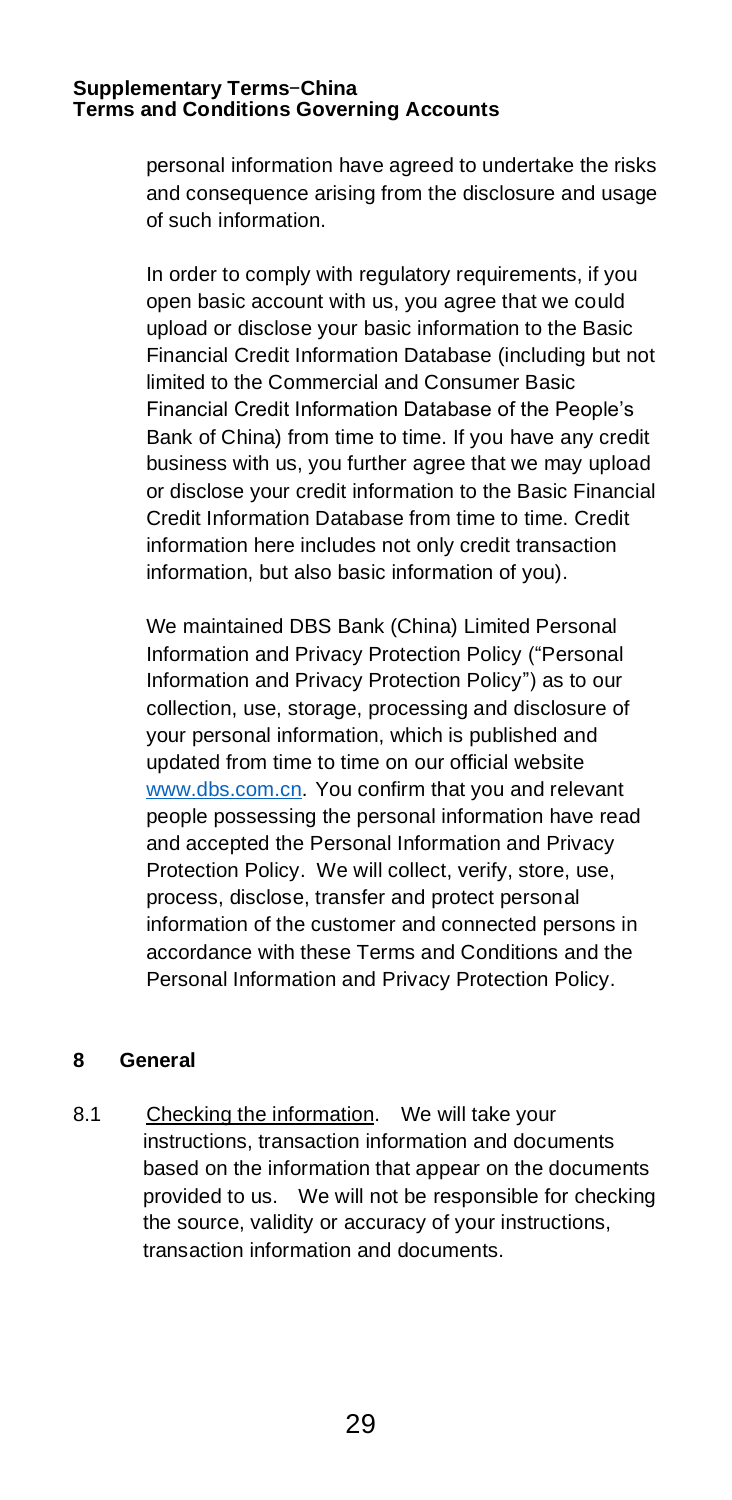- 8.2 Reverse operation. If you operate your **accounts** or use our services in a way which does not keep to the laws, or our rules or practice, we can reverse the relevant transaction.
- 8.3 Enquiry and complaint channel. We have launched "DBS Business Care" to provide corporate customers with one-stop service for daily business, transaction enquiry and complaint. Service hotline: 400 821 8881, email address: BusinessCareCn@dbs.com, mailing address: 29th Floor, China Resources Building, 5001 Shennan East Road, Shenzhen, recipient "DBS Bank (China) Limited - DBS Business Care".
- 8.4 Governing law. These **supplementary terms** are governed by the laws of the **PRC**. Any dispute will be dealt with by the PRC courts where we are based.

# **9 Extra terms and conditions governing RMB contractual deposits, time deposits and call deposits**

- 9.1 RMB contractual deposits. You may make contractual deposits with us. We can decide on the deposit amount of RMB contractual deposits you are allowed to make. You will need to sign the agreement we give you and agree to our terms and conditions.
- 9.2 Deposit period for time deposits. We will agree the deposit period for a time deposit before or at the time you make the deposit. If the maturity date (the date it is due for payment) for a deposit falls on a day other than a **business day**, it will be the last day of the deposit period or be postponed to the next **business day**. We will work out the interest based on the actual deposit period.
- 9.3 Interest on time deposits. The interest rate is a simple interest rate fixed on the first day of the deposit period. We work out interest up to but not including the maturity date.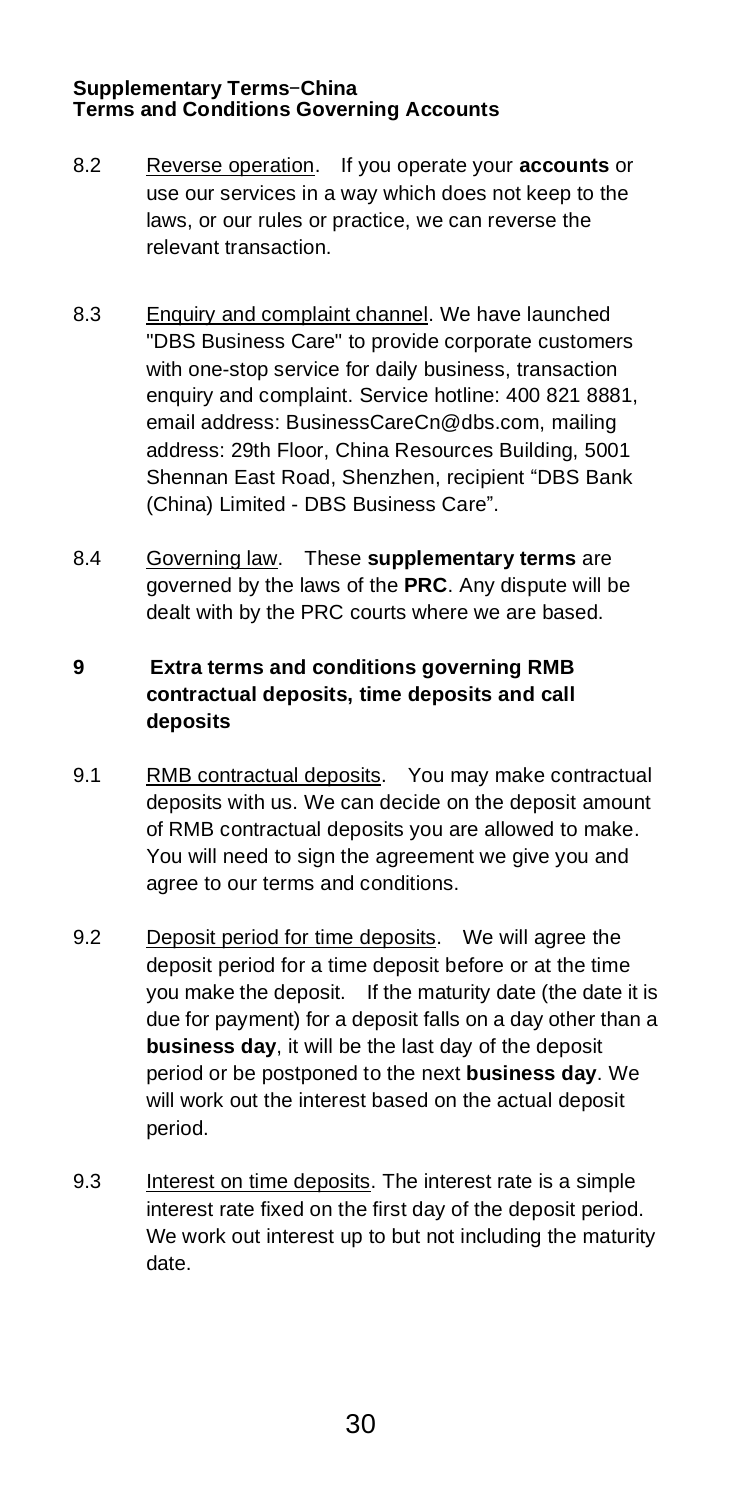9.4 Interest on call deposits. We will add interest on call deposits each day at the call deposit rate we set. If we change the interest rate of call deposits during the deposit period, we will work out the interest on the adiusted interest rates.

# **10 Keeping to tax requirements**

- 10.1 Revealing information. You authorize us, our staff and any other person who has access to our records, registers or any correspondence or material to reveal all the information we have about you and your account (customer information) if this is necessary by law. This includes laws imposing any reporting or withholding obligations on us, such as the United States Foreign Account Tax Compliance Act as may be amended or replaced. This information may be passed to:
	- (a) any of our branches, representative offices, related companies, subsidiaries, or any of our other offices, wherever they are based;
	- (b) any government, semi-government, regulatory, financial, monetary or other authority, agency body or person, whether in China or elsewhere; and
	- (c) any person or organisation we are under a duty to reveal, or we consider in good faith and in our interest to reveal, information to.
- 10.2 Telling us about a change in circumstances. You must promptly tell us in writing about any change to:
	- (a) your details, circumstances, status (including any change in place of registration) residence, tax residency, address on record, phone and fax numbers and email addresses; and
	- (b) your constitution, shareholders, partners, directors or company secretary, or the nature of your business.